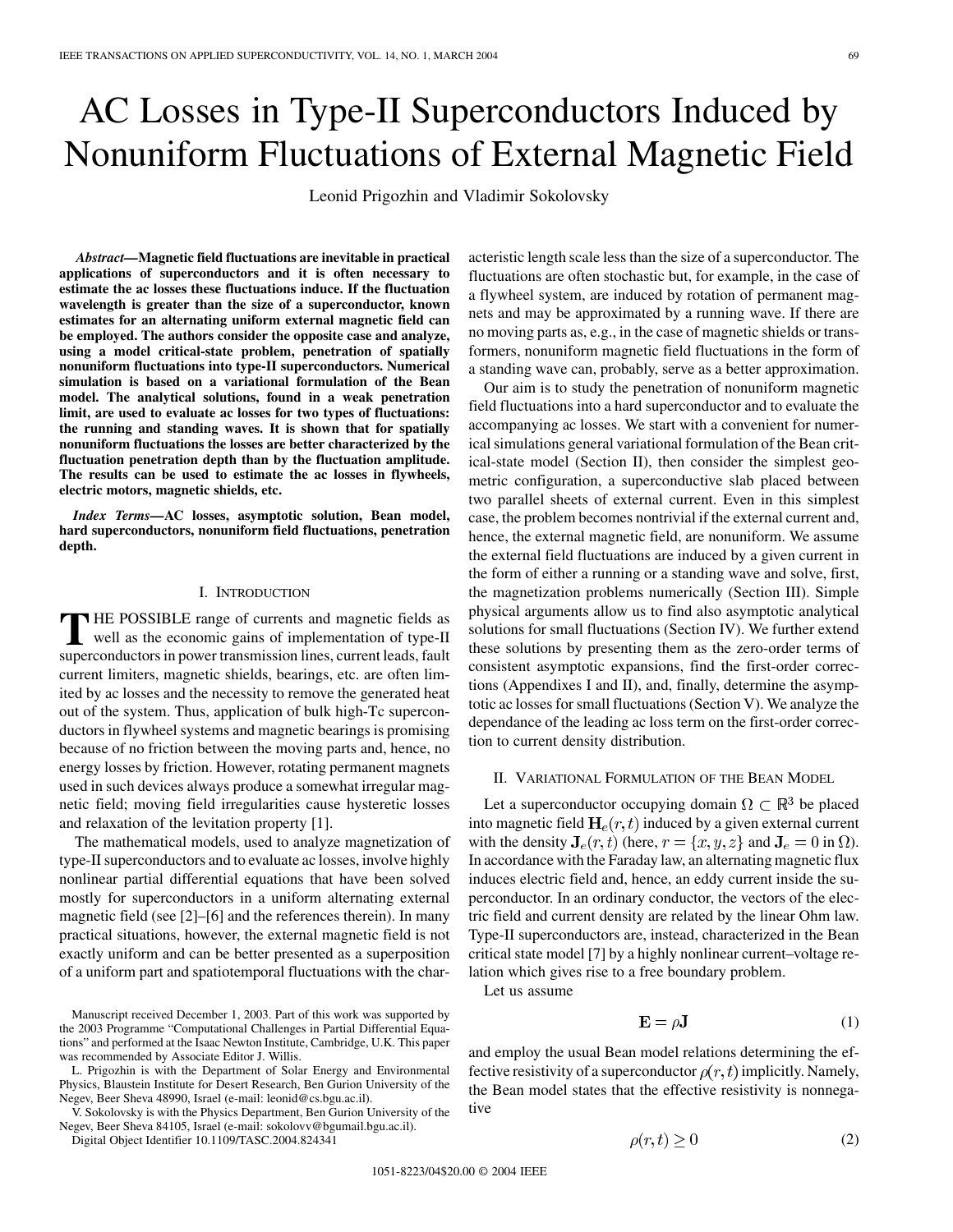the current density cannot exceed some critical value

$$
|\mathbf{J}(r,t)| \le J_c \tag{3}
$$

and, if the current density is subcritical, the resistivity is zero

$$
|\mathbf{J}(r,t)| < J_c \to \rho(r,t) = 0. \tag{4}
$$

Since no current is supposed to be fed into the superconductor by an electric contact, the current density inside  $\Omega$  should satisfy the zero divergence condition and have a zero normal component at the domain boundary  $\partial\Omega$ 

$$
\nabla \cdot \mathbf{J} = 0 \text{ in } \Omega, \quad \mathbf{J}_n = 0 \text{ on } \partial \Omega. \tag{5}
$$

To derive a variational formulation of the magnetization problem, we define the set  $K$  of possible current densities

$$
\mathbf{J} \in K = \left\{ \Phi(r,t) \middle| \begin{aligned} \nabla \cdot \Phi &= 0, & \text{in } \Omega, \\ \Phi_n &= 0, & \text{on } \partial \Omega, \\ \left| \Phi \right| &\leq J_c, & \text{in } \Omega \end{aligned} \right\}
$$

and express the electric field via the vector and scalar magnetic potentials

$$
\mathbf{E} = -\partial_t \mathbf{A} - \nabla \psi.
$$
 (6)

We further eliminate the scalar potential by multiplying (6) by  $\Phi$ –J, integrating over  $\Omega$ , and making use of the zero divergence condition for functions from the set  $K$ 

$$
(\mathbf{E}, \mathbf{\Phi} - \mathbf{J}) = -(\partial_t \mathbf{A}, \mathbf{\Phi} - \mathbf{J})
$$
\n(7)

for **J**,  $\Phi \in K$ . Here,  $(\mathbf{u}, \mathbf{v}) = \int_{\Omega} \mathbf{u} \cdot \mathbf{v} d\Omega$  is the scalar product of two functions.

Since  $E$  and  $J$  satisfy the current–voltage relations of the Bean model, the scalar product on the left side of (7) is nonpositive for any  $\Phi \in K$ . Indeed, using (1)–(4) we obtain

$$
\mathbf{E} \cdot \mathbf{J} = |\mathbf{E}||\mathbf{J}| = |\mathbf{E}|J_c \ge |\mathbf{E}||\mathbf{\Phi}| \ge \mathbf{E} \cdot \mathbf{\Phi}.\tag{8}
$$

Up to the gradient of a scalar function, determined by the gauge and also eliminated by the scalar product with  $\Phi - J$ , the vector potential is a convolution of the Green function of Laplace equation  $G(r) = 1/4\pi|r|$  and the total current density  $J(r, t)$  +  $\mathbf{J}_e(r,t)$ 

$$
\mathbf{A} = \mu_0 G * (\mathbf{J} + \mathbf{J}_e).
$$

(It is assumed that the magnetic permeability of superconductor is equal to that of vacuum,  $\mu_0$ .) We arrived at the following variational formulation of the magnetization problem:

Find 
$$
\mathbf{J} \in K
$$
 such that  
\n $(G * \partial_t {\mathbf{J} + \mathbf{J}_e}, \mathbf{\Phi} - \mathbf{J}) \ge 0$  for any  $\mathbf{\Phi} \in K$ , (9)  
\n $\mathbf{J}|_{t=0} = \mathbf{J}_0(r)$ 

where  $J_0 \in K$  is a given initial distribution of the current density.

Problem (9) is an evolutionary variational inequality with a nonlocal operator and has a unique solution [[8\]](#page-11-0). This inequality is written for the induced current density alone; the effective resistivity  $\rho$  has been used to derive (8) and then excluded. It has been shown [\[8](#page-11-0)] that in the Bean model,  $\rho(r, t)$  is the Lagrange multiplier related to the current density constraint (3). Of course, the same inequality may be written as  $(G * \partial_t \mathbf{J} +$  $(1/\mu_0)\partial_t \mathbf{A}_e, \mathbf{\Phi} - \mathbf{J}$   $\geq 0$  for any  $\mathbf{\Phi} \in K$ , where  $\mathbf{A}_e$  is the external vector potential; such formulation can be more convenient in some cases.

We note that although the variational formulations where the solution is sought as an extremal point of some functional are much more familiar, the variational inequalities do appear in many problems of mechanics and physics containing a unilateral constraint or a nonsmooth constitutive relation (see [[9\]](#page-11-0)). The methods for numerical solution of variational inequalities are well developed [\[10](#page-11-0)]. Nevertheless, solution of (9) in the general three-dimensional (3-D) case is certainly a challenging problem not only because of the huge number of finite elements needed. The nonlocal operator of convolution leads to a dense matrix of the discretized problem, and the zero divergence (5) is not so easy to account for numerically; although, the edge finite elements and tree–cotree decomposition can be helpful (see [[11\]](#page-11-0) and [\[12](#page-11-0)]). Similar difficulties are typical also of other formulations of the magnetization problem [\[2](#page-11-0)], [\[13](#page-11-0)]. That is why the magnetization problems were solved mainly for one– and two-dimensional (2-D) configurations. Below, we use a model 2-D problem to simulate the penetration of nonuniform magnetic field fluctuations into a hard superconductor numerically and to calculate the ac losses asymptotically for weak penetration.

## III. TWO TYPES OF FIELD FLUCTUATIONS

To simulate the penetration of magnetic field fluctuations into a superconductor, let us consider the simplest possible configuration: a superconductive slab  $-l \leq x \leq l$  placed between two sheets of external current at  $x = \pm a$ ,  $a > l$  (Fig. 1). We assume the external current is parallel to the z axis,  $J_e = J_e e_z$ . Having in mind, e.g., a superconductor moving along the axis of a solenoid with slightly nonuniform winding, we present the external current  $J_e$  as a sum of its uniform component  $I_e$  and a wave moving along the  $y$  axis with the velocity  $v$ 

$$
J_e = [I_e + i_e \sin\{k(y - vt)\}] [\delta(x + a) - \delta(x - a)]. \tag{10}
$$

We will also consider the standing wave of a magnetic field induced by the current

$$
J_e = [I_e + i_e \sin(ky)\sin(2\pi ft)] [\delta(x+a) - \delta(x-a)].
$$
\n(11)

If the sheet current density were uniform, the Bean model equations for slab magnetization could be solved easily. It is more difficult to analyze the magnetization in a nonuniform magnetic field induced by the external currents (10) or (11), and we will use a 2-D reformulation of (9) and the numerical method proposed in [[4\]](#page-11-0) for cylinders of arbitrary cross sections in a perpendicular magnetic field. The method can be employed for any distribution of external currents. Taking the cylinder cross section to be a rectangle,  $-l \leq x \leq l$ ,  $L \leq y \leq L$ , we model the development, near the slab surfaces, of critical current zones that shield the fluctuating component of external magnetic field.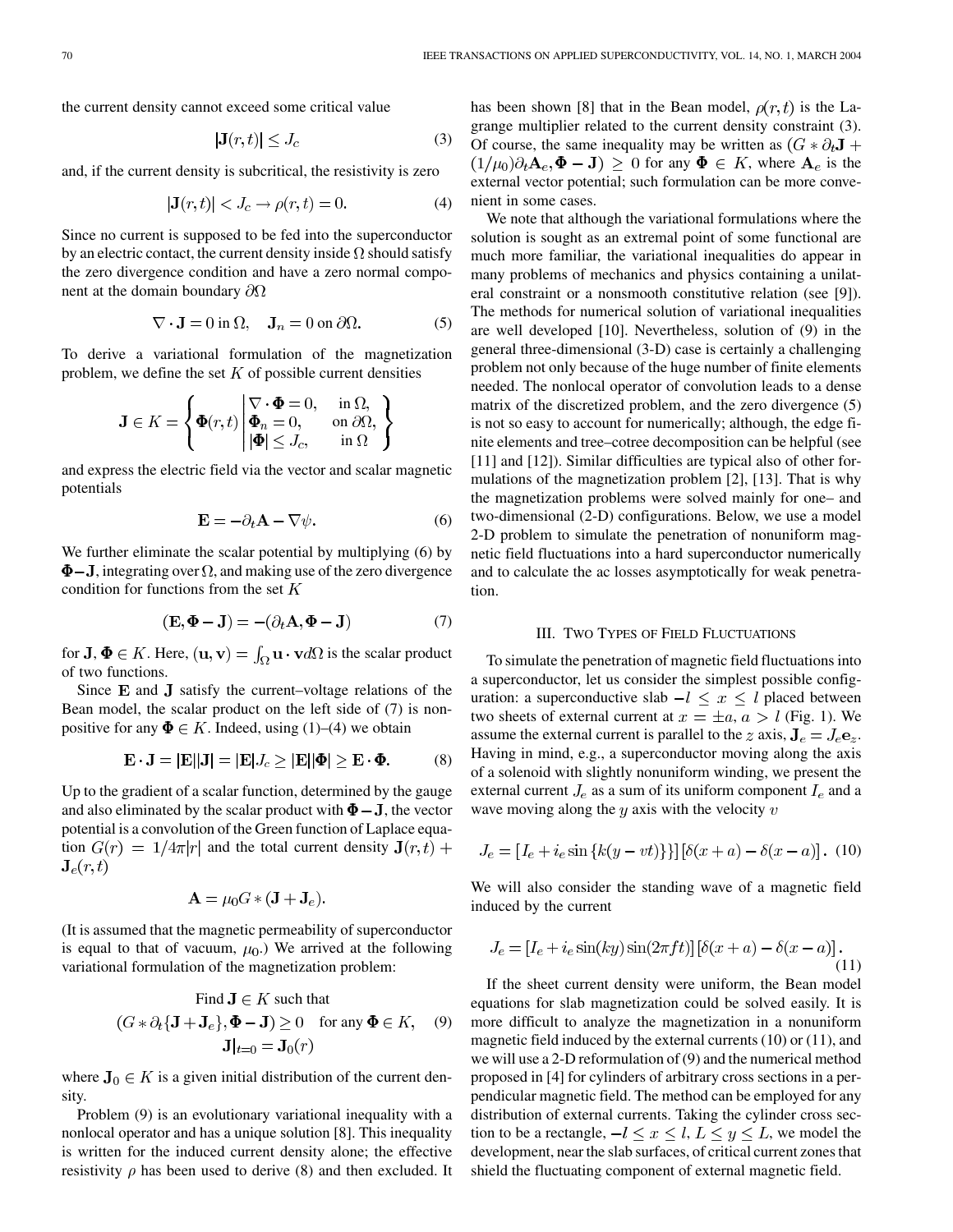

Fig. 1. Infinite slab between two parallel sheets of current.

The shielding current inside the superconductor is directed along the z axis and does not depend on z,  $\mathbf{J} = J(x, y, t)\mathbf{e}_z$ , so (5) is satisfied automatically. We may redefine  $\Omega$  to be the cylinder cross section and solve a 2-D problem in this domain. One should, however, be cautious: the eddy current running in the positive  $z$ -axis direction has to return (no transport current is applied; see [\[4](#page-11-0)] for the solution of problems with transport current). As a 2-D trace of conditions (5), the following condition:

$$
\int_{\Omega} J(x, y, t)d\Omega = 0
$$

has to be satisfied for all  $t$ . The set of admissible (scalar) current densities becomes

$$
K = \left\{ \Phi(x, y, t) \middle| \Phi \middle| \leq J_c \text{ in } \Omega, \quad \int_{\Omega} \Phi d\Omega = 0 \right\}.
$$

Variational inequality (9) can also be rewritten for scalar current densities

Find 
$$
J \in K
$$
 such that  
\n $(G * \partial_t \{J + J_e\}, \Phi - J) \ge 0$  for any  $\Phi \in K$ ,  
\n $J|_{t=0} = J_0(r)$  (12)

where  $G(r) = -(1/2\pi) \ln |r|$  is now the Green function of Laplace equation in  $\mathbb{R}^2$  and  $r = \{x, y\}.$ 

To solve the problem numerically, we use first the finite difference discretization in time and obtain, for each time layer, the stationary variational inequalities

Find 
$$
J \in K
$$
 such that  
\n
$$
(G * \{J + J_e - \hat{J} - \hat{J}_e\}, \Phi - J) \ge 0
$$
\nfor any  $\Phi \in K$ 

where  $\widehat{J}$ ,  $\widehat{J}_e$  are the values from the previous time layer. It can be shown that these variational inequalities are equivalent to the optimization problems

$$
\min_{J \in K} \frac{1}{2}(G \ast J, J) + (g, J),\tag{13}
$$

where  $g = G * \{J_e - \hat{J} - \hat{J}_e\}$ . The convolution  $(1/\mu_0)A_e =$  $G\ast J_{e}$  can be calculated analytically

$$
G \ast J_e = -I_e x - \frac{i_e}{k} e^{-ka} \sin\left\{k(y - vt)\right\} \sinh(kx) \quad (14)
$$

$$
G \ast J_e = -I_e x - \frac{\iota_e}{k} e^{-ka} \sin(2\pi ft) \sin(ky) \sinh(kx) \tag{15}
$$

for currents (10) and (11), respectively, and  $-a < x < a$ .

We finally discretize the optimization problems (13) in space by means of the piecewise constant finite elements, take care of the integral constraint  $\int_{\Omega} J d\Omega = 0$  using the Lagrange multipliers technique, and solve the resulting finite-dimensional optimization problems with the remaining constraints by a point relaxation method (see [\[4](#page-11-0)] and [\[14](#page-11-0)] for the implementation details).

Let us assume only an alternating part of the external current is present and  $I_e = 0$ . A permanent field would not change the picture qualitatively and, although in applications the stationary component is often much stronger than fluctuations,<sup>1</sup> the constant part causes no energy losses. We present the results of two simulations. In both cases we assume the superconductor is initially in the virgin state  $J_0 = 0$ .

In our first example (Fig. 2), the external current is given as a running wave,  $J_e = i_e(t) \sin{k(y - vt)}[\delta(x - a) - \delta(x + a)],$ with the amplitude  $i_e(t)$  growing from zero to its maximal value and then remaining constant. The magnetic field penetrates from the surface of the superconductor where alternating domains of plus and minus critical current densities appear and start to follow the wave. The shape of these domains stabilizes and, after an initial transient period, they completely occupy a near-surface zone of a constant depth and move through this zone with the wave velocity  $v$ .

The second example (Fig. 3) illustrates another typical situation. Here, the magnetic field fluctuations are induced by the external current in the form of a standing wave,  $J_e = i_e \sin(ky) \sin(2\pi ft) [\delta(x - a) - \delta(x + a)].$  At  $t = 0$ , domains of plus and minus critical current densities, shielding the external magnetic field, appear at the superconductor surface and start to propagate inside. When the external field reaches its maximal strength at  $t = T/4$ , the propagation stops (here,  $T = 1/f$ ). As the field becomes weaker, the boundary of the critical current regions does not, however, retreat. Instead, similarly to the case of an alternating uniform external field, to compensate the decreasing external field there appear surface domains of the opposite critical current densities. These domains propagate inside, sweep out the previous ones at  $t = 3T/4$ , and the process becomes periodic.

## IV. ASYMPTOTIC SOLUTION

Let an infinite slab  $-l \le x \le l$  be placed into a magnetic field produced by the sheet current (10) or (11). We want to find the established periodic in time distribution of induced current density. It follows from (12) that the time-periodic part of current

<sup>&</sup>lt;sup>1</sup>Note that strong permanent component makes the relative changes of magnetic field small. This justifies the use of fluctuation-independent constant critical current density for simulating the penetration of fluctuations. The value of this density is determined by the permanent field component. Otherwise, the Kim model [\[15](#page-11-0)] or its modification can be employed.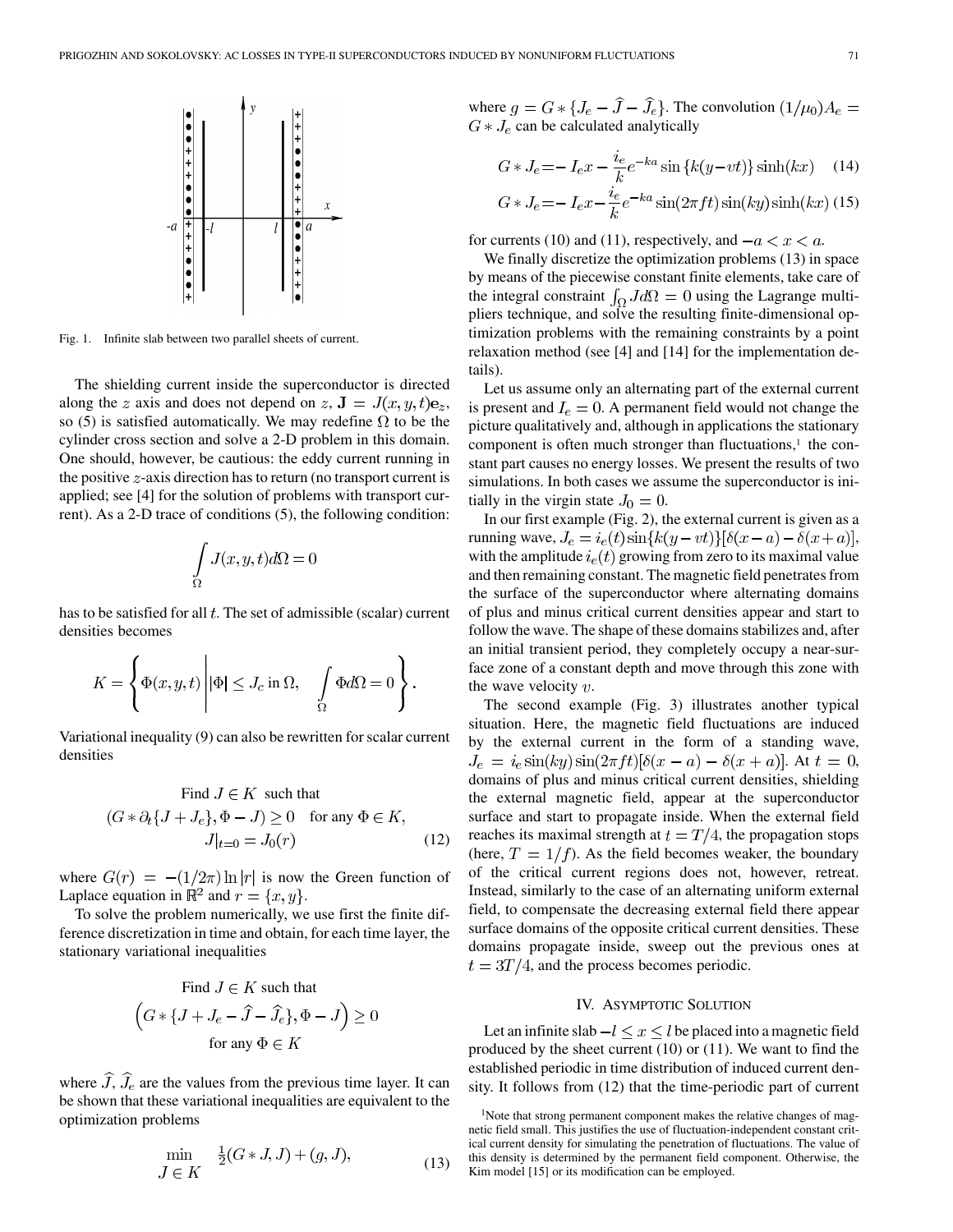

Fig. 2. Running wave. Penetration of the magnetic field induced by an external current  $J_e = i_e(t) \sin{k(y - vt)}[\delta(x - a) - \delta(x + a)]e_z$  into a cylindrical superconductor with the cross section  $\Omega = \{-l \le x \le l, -L \le y \le L\}$ . Wave amplitude  $i_e$  grows linearly from zero at  $t = 0$  to its maximal value  $i_{e0}$  at  $t = t$ and then remains constant. Physical parameters:  $l = 1/k$ ,  $L = 10/k$ ,  $a = 1.1/k$ ,  $t_0 = 4/kv$ ,  $i_{e0} = J_c/k$ . Shown for  $t = [0.8, 1.6, 3.2, 5.6, 16.0]/kv$  are: boundaries of plus and minus critical current zones, the magnetic field lines, and the cylinder cross section. Parameters of numerical scheme:  $50 \times 500$  regular mesh of piecewise constant finite elements, time step  $0.8/kv$ .



Fig. 3. Standing wave. External magnetic field is induced by the current  $J_e = i_e \sin(ky) \sin(2\pi ft) [\delta(x - a) - \delta(x + a)]e_z$ . Here,  $l = 1/k$ ,  $L = 10/k$ ,  $a = 1.1/k$ ,  $i_e = J_c/k$ . Shown for  $t = [0.24, 0.44, 0.56, 1.00, 1.12]/f$  are: boundaries of plus and minus critical current zones, the magnetic field lines, and the cylinder cross section. Regular finite-element mesh  $50 \times 500$ , time step  $0.04/f$ .

density we are interested in does not depend on the permanent part of external current. We set  $I_e = 0$  again just to simplify the consideration; this is not a limitation of the method employed.

It is not difficult to find a distribution of surface current density,  $i_s(y,t)$ , such that the current  $i_s(y,t)[\delta(x+l) - \delta(x-l)]$ shields the superconductor from the external field. Clearly, complete shielding occurs if the magnetic vector potential of this current  $A_s$  compensates the external magnetic potential inside the superconductor

$$
A_e + A_s = 0
$$

for  $-l < x < l$ . Using (14) and (15), we find that the shielding would be achieved if we set

$$
i_s = -e^{-k(a-l)}i_e \sin\{k(y - vt)\}
$$
 (16)

$$
i_s = -e^{-k(a-l)}i_e \sin(ky) \sin(2\pi ft) \tag{17}
$$

for the running and standing waves, (10) and (11), respectively.

We now assume that the depth  $\Delta$  to which fluctuations penetrate into the superconductor is much smaller than the fluctuation wavelength  $k\Delta \ll 1$ , interpret the shielding surface currents as the integrals of bulk current densities across a narrow penetration zone, and find the asymptotic distribution of bulk current density inside this zone analytically. First, let us note that for each y the surface current  $i_s(y, t)$  reaches its extremal values when the whole penetration zone (see Figs. 2 and 3) is occupied by the critical current density of the same sign. Therefore, the penetration depth can be calculated as  $\Delta = \max(i_s)/J_c$ , which gives  $\Delta = e^{-k(a-l)}i_e/J_c$  for the running wave and  $\Delta(y)$  $\int e^{-k(a-l)} i_e |\sin(ky)|/J_c$  for the standing wave. We see that for both wave types the fluctuations may be regarded small if

$$
\nu = k\Delta_0 \ll 1\tag{18}
$$

where  $\Delta_0 = i_e e^{-k(a-l)} / J_c$ .

If, at time t, the current  $i_s(y, t)$  is neither maximal nor minimal, the penetration zone  $-l \leq x \leq -l+\Delta$  (where  $\Delta = \Delta_0$ for the running wave and  $\Delta = \Delta_0 |\sin(ky)|$  for the standing wave) contains regions of plus and minus critical current densities. The near-surface region  $-l < x < -l + \sigma(y, t)$  appears at the time when  $\partial_t i_s(y, t) = 0$  and, as it propagates inside, the current density there is  $J_c$  sign $\{\partial_t i_s(y,t)\}\$ . The rest of the penetration zone  $-l + \sigma(y, t) < x < -l + \Delta$  is occupied by the critical current density of the opposite sign. Comparing  $i_s$  with the integral of current density across the penetration zone, we find the moving boundary  $\sigma(y, t)$ 

$$
\sigma(y,t) = \frac{1}{2} \left( \Delta + \frac{i_s(y,t)}{J_c} \text{sign} \left\{ \partial_t i_s(y,t) \right\} \right). \tag{19}
$$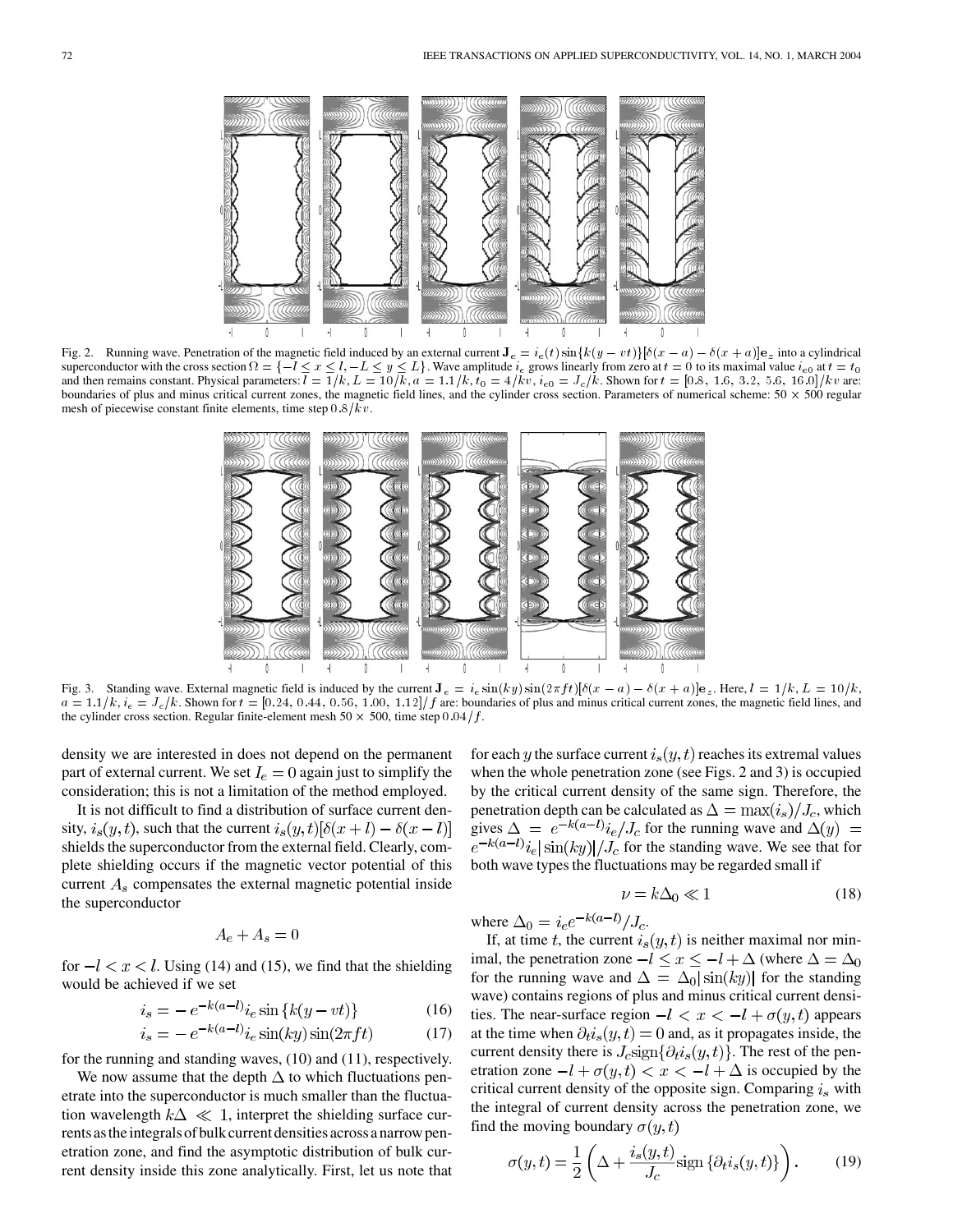Near the slab surface  $x = +l$  the current density distribution is antisymmetric.

Simple physical arguments were used above to obtain the asymptotic solutions for weak penetration: postulating the solution structure, we spread the shielding surface current into a bulk current in the near-surface zone. In a similar way, weak penetration of an alternating uniform field into a perpendicular circular cylinder has been studied in [[16\]](#page-11-0) and [\[17\]](#page-11-0). Although the chosen surface current would shield the superconductor from the external magnetic field completely, spreading this current into the bulk makes shielding imperfect. As will be shown below, the remaining field is of the order  $O(\nu)$ . We will now extend our arguments and present the obtained asymptotic solutions as zero-order terms of consistent asymptotic expansions.

## *A. Running Wave*

It is not difficult to see that the asymptotic distribution of current density inside the penetration zone  $-l \le x \le -l + \Delta_0$ , obtained for  $\nu = k\Delta_0 \ll 1$ , can be presented as

$$
J = -J_c S\left(k(y - vt) - \Psi_0\left(\frac{\varsigma}{\Delta_0}\right)\right) \tag{20}
$$

where  $\varsigma = x + l \in [0, \Delta_0], S(z) = sign(sin(z))$  is a  $2\pi$ -periodic step-function, and  $\Psi_0(u) = \arcsin(1 - 2u)$ .

Let us now look for the current density

$$
J = -J_c S\left(k(y - vt) - \Psi\left(\frac{\varsigma}{\Delta}\right)\right), \quad \varsigma = x + l \in [0, \Delta]
$$
\n(21)

where

$$
\Delta = \Delta_0 (1 + r_1 \nu + r_2 \nu^2 + \ldots),\tag{22}
$$

$$
\Psi(u) = \Psi_0(u) + \nu \Psi_1(u) + \nu^2 \Psi_2(u) + \dots
$$
 (23)

are such that the current (21), jointly with the opposite one near another superconductor surface, shield the external magnetic field.

We partly solve this problem in Appendix I by showing first that the vector potential produced by the zero-order approximation (20) to current density compensates the potential of external current inside the superconductor (but outside the penetration zone) up to the  $O(\nu)$  terms; hence, the external magnetic field inside the superconductor is shielded up to the same order in  $\nu$ . We find then the first-order corrections,  $r_1$  and  $\Psi_1$ , ensuring shielding of the magnetic field up to the second-order  $O(\nu^2)$ .

It turns out (see Appendix I) that a nonsingular function  $\Psi_1$ can be found only if  $r_1 = -(1/2)$ , so the penetration depth becomes

$$
\Delta = \Delta_0 \left( 1 - \frac{1}{2} \nu + O(\nu^2) \right).
$$

It is further shown that the external magnetic field is shielded up to the second order in  $\nu$  if

$$
\Psi_1\left(\frac{\varsigma}{\Delta}\right) = \sum_{m=0}^{M} a_m U_{2m} \left(1 - \frac{2\varsigma}{\Delta}\right) \tag{24}
$$



Fig. 4. Penetration of the running wave fluctuations. Domains of plus and minus critical current densities (numerical solution) and their asymptotic boundaries: "- -" is zero-order approximation and "—" is first-order approximation. Left:  $i_e = 0.25 J_c/k$  and  $\nu = 0.2$ . Right:  $i_e = 0.5 J_c/k$  and  $\nu = 0.4$ . In both cases,  $l = 0.5/k$ ,  $a = 0.7/k$ ,  $L = 2\pi/k$ . Different scales in  $x$  and  $y$ .

where  $U_n(\tau) = \frac{\sin((n+1)\arccos(\tau))}{\sin(\arccos(\tau))}$  are the Chebyshev polynomials of the second kind

$$
a_m = -\frac{1}{\pi} \left( \frac{1}{4(m+1)^2 - 1} + \frac{1}{4m^2 - 1} \right) \tag{25}
$$

and  $M$  satisfies the conditions

$$
\nu \ln(M+1) \ll \pi
$$

if  $M > 1$  (or  $\nu \ll \pi$  if  $M = 0, 1$ ) and

$$
\frac{e^{-(2M+3)\nu}}{2M+1} \lesssim O(\nu)
$$

The first of these conditions ensures that  $|\nu\Psi_1| \ll 1$ , the second provides for the  $O(\nu^2)$  shielding of magnetic field. The conditions are easy to satisfy and, usually, only a few terms of the series are needed. Thus, in the examples in Fig. 4, we used  $M = 1$ for  $\nu = 0.2$  and  $M = 0$  for  $\nu = 0.4$ .

## *B. Standing Wave*

We find first a correction to the asymptotic penetration depth  $\Delta(y) = \Delta_0 |\sin(ky)|$ . Let us choose a moment when the external field is the strongest, e.g.,  $t = T/4$ , so that for each y the induced current density is

$$
J = -J_c S(ky) \tag{26}
$$

in the whole penetration zone  $0 \leq \varsigma = x + l \leq \Delta(y)$  (and is opposite in the zone near another slab surface). We will now assume that

$$
\Delta(y) = \Delta_0 \left( |\sin(ky)| + \nu \Psi_1(ky) + \nu^2 \Psi_2(ky), + \ldots \right) \tag{27}
$$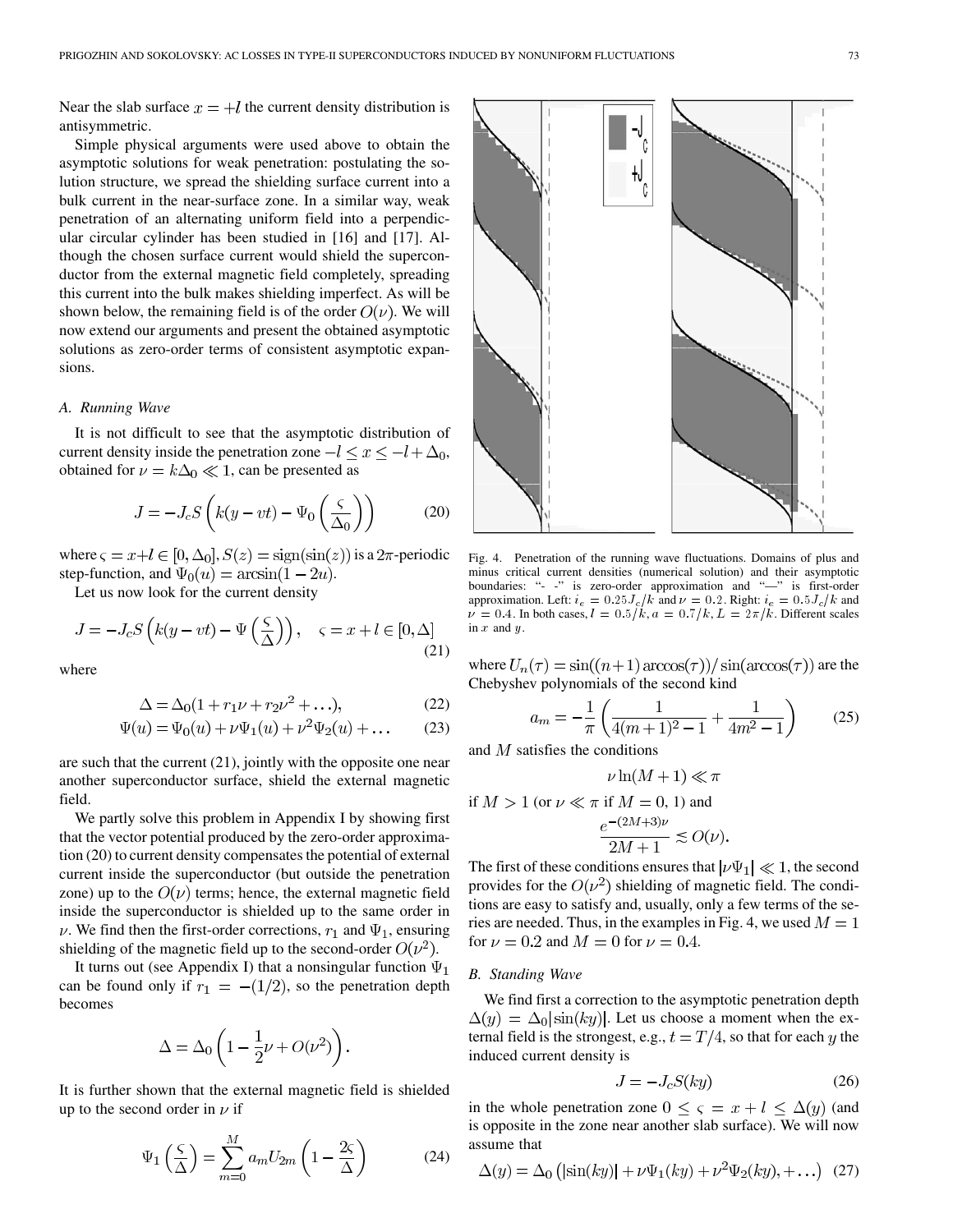

Fig. 5. Penetration of the standing wave fluctuations. Notations and parameters as in the previous figure.

and find a correction  $\Psi_1(s)$  that ensures better shielding of the external field for this moment of time.

It can be shown (see Appendix II) that the magnetic field is shielded up to the second order in  $\nu$  if

$$
\Psi_1(s) = -\frac{1}{\pi} \text{sign}(\sin(s)) \left[ 2\sin(s) + \sin(2s) \ln \left( \left| \tan\left(\frac{s}{2}\right) \right| \right) \right].
$$
\n(28)

Equations (26)–(28) give the asymptotic distribution of current for  $t = T/4$ . It is now easy to obtain the solution for any time moment. Let, for example,  $T/4 < t < 3T/4$ . Then, the closest to the surface  $x = -l$  part of the penetration zone is occupied by the current density  $+J_cS(ky)$ . We can present this as a superposition of the current density  $-J_cS(ky)$  in the whole penetration zone and the current  $+2J_cS(ky)$  in the part of this zone near the surface. Up to the second-order terms, the current  $-J_cS(ky)$ shields the external current  $i_e \sin(ky) [\delta(x+a) - \delta(x-a)]$ , so the opposite current density  $+2J_cS(ky)$  has to shield the external current  $i_e(\sin(2\pi ft) - 1)\sin(ky)[\delta(x+a) - \delta(x-a)].$ This means that the boundary between the two zones must be

$$
\widetilde{\Delta}(y,t) = \frac{\Delta(y)}{2} \left(1 - \sin(2\pi ft)\right). \tag{29}
$$

In Fig. 5, we compare the numerical and asymptotic solutions for two values of parameter  $\nu$ . As in the running wave case, these solutions are close.

### V. AC LOSSES

Let the external magnetic field be periodic in time, e.g., induced by a periodic current density  $J_e(r, t)$ , and T its period. Then the induced current density  $J(r, t)$  is also periodic. Suppose this latter function was found and it is needed to calculate the energy losses

$$
P = \frac{1}{T} \int_{0}^{T} \int_{\Omega} \mathbf{J} \cdot \mathbf{E} d\Omega dt = \frac{1}{T} \int_{0}^{T} \int_{\Omega} \rho \mathbf{J}^{2} d\Omega dt.
$$

This would be an easy task for a usual conductor with the known resistivity. However, for type-II superconductors  $\rho(r, t)$  is an effective resistivity caused by the movement of magnetic vortices and is not known *a priori*. Mathematically, in the Bean model, this is a dual variable excluded by transition to the variational formulation; accurate calculation of  $\rho$  (or **E**) in the general case is difficult. To avoid this complication, we employ a method based on the magnetic potential representation of electric field (6) and similar to those suggested in [[17](#page-11-0)] and [\[18](#page-11-0)] but applicable to nonuniform external fields.

Since  $J$  satisfies the zero divergence conditions of (5)

$$
P = \frac{1}{T} \int_{0}^{T} \int_{\Omega} \mathbf{J} \cdot \mathbf{E} d\Omega dt
$$
  

$$
= -\frac{1}{T} \int_{0}^{T} \int_{\Omega} \mathbf{J} \cdot \partial_t \mathbf{A} d\Omega dt
$$
  

$$
= -\frac{\mu_0}{T} \int_{0}^{T} \int_{\Omega} \mathbf{J} \cdot G \cdot \partial_t \mathbf{J} d\Omega dt
$$
  

$$
- \frac{1}{T} \int_{0}^{T} \int_{\Omega} \mathbf{J} \cdot \partial_t \mathbf{A}_e d\Omega dt
$$

holds for any gauge. It is easy to see that

$$
\int_{0}^{T} \int_{\Omega} \mathbf{J} \cdot G \cdot \partial_t \mathbf{J} d\Omega dt = \int_{0}^{T} \frac{d}{dt} \left\{ \frac{1}{2} \int_{\Omega} \mathbf{J} \cdot G \cdot \mathbf{J} d\Omega \right\} dt = 0
$$

due to periodicity of  $J$ . Hence, we obtain

$$
P = -\frac{1}{T} \int_{0}^{T} \int_{\Omega} \mathbf{J} \cdot \partial_t \mathbf{A}_e d\Omega dt
$$

and, since the time period of the product  $\mathbf{J} \cdot \partial_t \mathbf{A}_e$  is  $T/2$ , we can also write

$$
P = -\frac{2}{T} \int_{t_0}^{t_0 + \frac{T}{2}} \int_{\Omega} \mathbf{J} \cdot \partial_t \mathbf{A}_e d\Omega dt
$$
 (30)

for arbitrary time moment  $t_0$ .

# *A. AC Losses for Running Wave*

Clearly, only half of the slab may be considered due to symmetry and we can now use (30) with  $\Omega = (-l, 0)$  and  $T =$  $2\pi/kv$  to find the asymptotic ac losses for small fluctuations. Obviously, the value of (30) must be the same for all  $y$  and equal to the rate of ac losses per unit of slab surface. We neglect the second-order terms in (22) and (23) and assume

$$
\Psi = \Psi_0 + \nu \Psi_1, \quad \Delta = \Delta_0 \left( 1 - \frac{\nu}{2} \right). \tag{31}
$$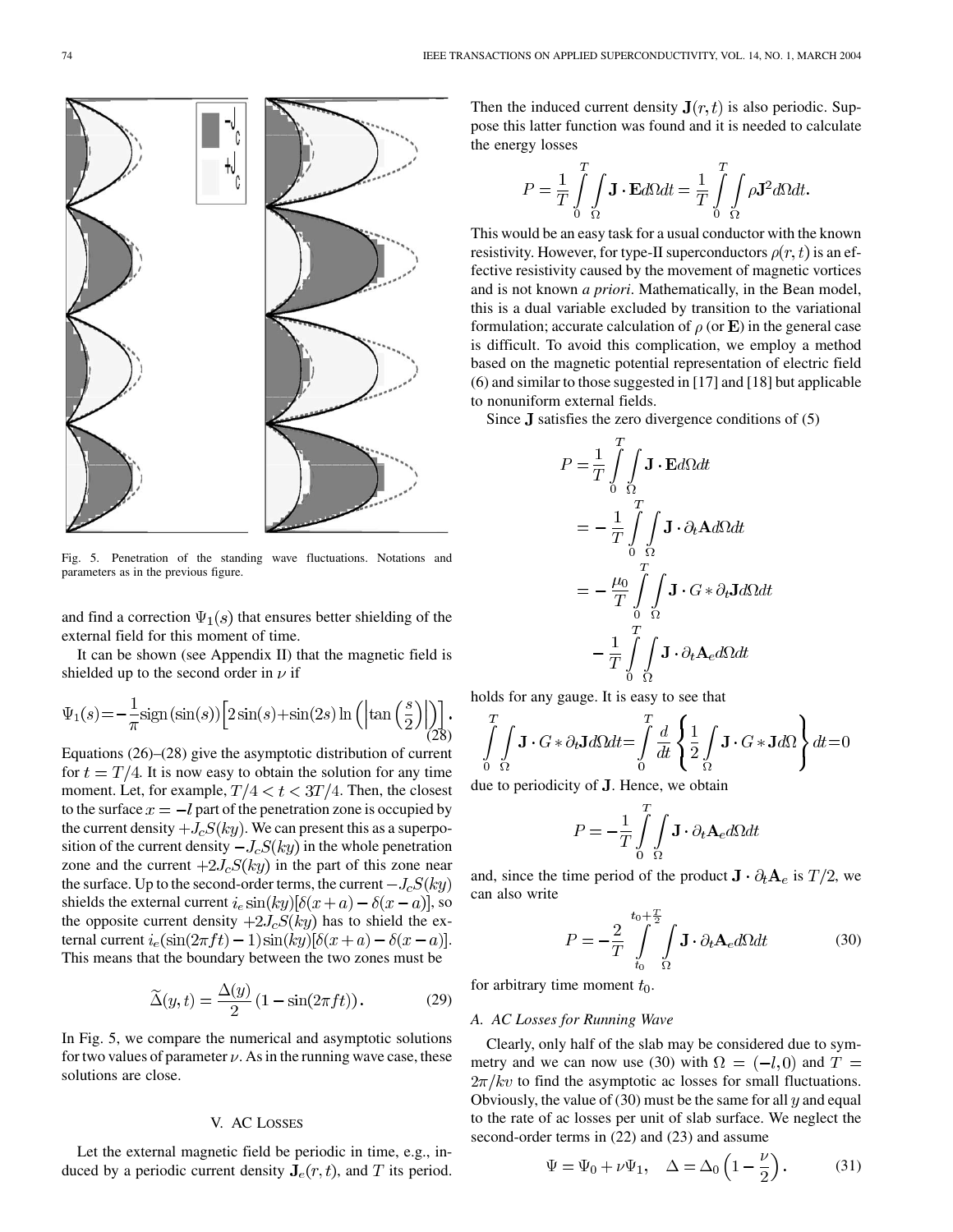To simplify computations, let us take  $y = 0$ , so that (21) gives

$$
J|_{y=0} = J_c S\left(kvt + \Psi\left(\frac{\varsigma}{\Delta}\right)\right), \quad \varsigma = x + l \in [0, \Delta]
$$

and choose  $t_0 = -\Psi(0)/kv$ . For small  $\nu$  the function  $\Psi(\varsigma/\Delta)$ is close to  $\Psi_0(\varsigma/\Delta)$  and monotonically decreases for  $\varsigma \in [0, \Delta]$ . Therefore,  $kvt_0 + \Psi(\varsigma/\Delta)$  changes monotonically from zero at  $\varsigma = 0$  to  $kvt_0 + \Psi(1) = -\pi$  at  $\varsigma = \Delta$ . Indeed, since  $\Psi_1(0) =$  $\Psi_1(1)$ , we have

$$
\Psi(1) = \Psi_0(1) + \nu \Psi_1(1) = -\pi + \Psi_0(0) + \nu \Psi_1(0) = -\pi + \Psi(0).
$$
\n(32)

Hence, for  $y = 0$  the whole penetration zone at  $t = t_0$  is occupied by the current density  $-J_c$ . For  $t_0 < t < t_0+T/2$  there is a  $+J_c$ -current-density zone propagating inside and sweeping out the  $-J_c$  zone at  $t = t_0 + T/2$ . The moving boundary between the two zones is determined by the condition  $kvt + \Psi(\varsigma/\Delta) = 0$ . Taking this into account, we rewrite (30) as

$$
P = -\frac{2J_c}{T} \int_0^{\Delta} \left\{ -\frac{\frac{\Psi(\frac{c}{\Delta})}{kv}}{\int_0^{\Psi(0)}} \partial_t A_e dt + \int_0^{\frac{\Psi(\frac{c}{\Delta})}{kv}} \partial_t A_e dt \right\} \Bigg|_{x = -t + c}
$$
  
=  $-\frac{2\mu_0 i_e J_c \Delta}{kT} e^{-ka} \int_0^1 [2\sin \Psi(u) - \sin \Psi(1) - \sin \Psi(0)]$   
 $\times \sinh(-kl + \nu \frac{\Delta}{\Delta_0} u) du$ 

since  $A_e(x, y, t)$  is given by (14). Note that  $\sin \Psi(1)$  +  $\sin \Psi(0) = 0$  because of (32); also  $i_e e^{-ka} = J_c \Delta_0 e^{-kl}$ . Substituting  $\Delta$  and  $\Psi$  from (31) we obtain

$$
P = \frac{4\mu_0 J_c^2 \Delta_0}{k^2 T} P_0
$$

where, up to the higher order terms

$$
P_0 = -\nu e^{-kl} \left( 1 - \frac{1}{2} \nu \right) \int_0^1 \sin \left\{ \arcsin(1 - 2u) + \nu \Psi_1(u) \right\}
$$
  
 
$$
\times \sinh(-kl + \nu u) du
$$
  

$$
= -\frac{\nu^2}{2} e^{-kl} \left[ -\frac{1}{3} \cosh(-kl) + \sinh(-kl) \right]
$$
  

$$
\times \int_{-1}^1 \Psi_1 \left( \frac{1 - \tau}{2} \right) \sqrt{1 - \tau^2} d\tau \right].
$$
 (33)

Here,  $\tau = 1 - 2u$  and  $\Psi_1$  is given by (24) as a finite series of the Chebyshev polynomials. We see that the leading ac loss term depends on the first-order correction to (20). Since

$$
\int_{-1}^{1} U_{2m}(\tau)\sqrt{1-\tau^2}d\tau = \begin{cases} \frac{\pi}{2}, & m = 0\\ 0, & m > 0 \end{cases}
$$

only the first term of the series (24) gives input into ac losses. We find

$$
P_0 = \frac{\nu^2}{2} e^{-kl} \left[ \frac{1}{3} \cosh(-kl) - \frac{a_0 \pi}{2} \sinh(-kl) \right] = \frac{\nu^2}{6}
$$

and, finally, the asymptotic losses for weak penetration

$$
P = \frac{2\mu_0 J_c^2 \Delta_0}{3k^2 T} \nu^2 = \frac{2}{3} f \mu_0 J_c^2 \Delta_0^3 \tag{34}
$$

where  $f = 1/T$  is the frequency of fluctuations. Note that the expression obtained would coincide with the well-known formula for hysteresis losses caused by fluctuations of a spatially uniform external magnetic field (incomplete penetration)  $P = (2/3) f \mu_0 H_0^3 / J_c$ , if we rewrite this latter formula not for the fluctuation amplitude  $H_0$  but using the penetration depth  $\Delta_0$ , equal to  $H_0/J_c$  for the uniform field.

# *B. AC Losses for Standing Wave*

To estimate the average asymptotic ac losses per unit of slab surface we modify (30) slightly to calculate the density of these losses

$$
P(y) = -\frac{2}{T} \int_{\frac{T}{4}}^{\frac{3T}{4}} \int_{0}^{\Delta(y)} \partial_t A_e J d\zeta dt
$$

where  $T = 1/f$ , then average over half the fluctuation wavelength

$$
\langle P \rangle = \frac{2}{\lambda} \int_{0}^{\frac{\lambda}{2}} P(y) dy
$$

where  $\lambda = 2\pi/k$ . Assuming  $T/4 < t < 3T/4$  and  $0 < y <$  $\pi/k$  we get  $J = +J_c$  for  $0 < \varsigma < \Delta(y, t)$  and  $J = -J_c$ for  $\tilde{\Delta}(y,t) < \varsigma < \Delta(y)$ , where  $\Delta(y) = \Delta_0(|\sin(ky)| +$  $\nu\Psi_1(ky) + O(\nu^2)$  and  $\tilde{\Delta}(y, t)$  is given by (29). Substituting  $I_e = 0, x = -l + \varsigma$  into the vector potential (15) and integrating, we obtain

$$
P(y) = -\frac{2J_c}{T} \int_{\frac{T}{4}}^{\frac{3T}{4}} \left\{ \int_{0}^{\tilde{\Delta}(y,t)} \partial_t A_e d\zeta - \int_{\tilde{\Delta}(y,t)}^{\Delta(y)} \partial_t A_e d\zeta \right\} dt
$$
  
=  $\frac{4}{k^2} \mu_0 f J_c^2 \Delta_0 P_0(y)$ 

where

$$
P_0(y) = e^{-kl} \sin(ky) \left[ \cosh(-kl) + \cosh\left(-kl + \nu \frac{\Delta(y)}{\Delta_0}\right) - \frac{\sinh\left(-kl + \nu \frac{\Delta(y)}{\Delta_0}\right) - \sinh(-kl)}{\frac{\nu \Delta(y)}{2\Delta_0}} \right].
$$
\n(35)

For  $0 \le y \le \pi/k$  we have  $\Delta(y)/\Delta_0 = \sin(ky) + \nu\Psi_1(ky) +$  $O(\nu^2)$  and, up to the higher order terms

$$
P_0(y) = e^{-kl} \left[ \frac{\nu^2}{6} \sin^3(ky) \cosh(kl) + \nu^3 \left( \frac{1}{3} \Psi_1(ky) \times \sin^2(ky) \cosh(kl) - \frac{1}{12} \sin^4(ky) \sinh(kl) \right) \right]
$$

Except for the points very close to  $y = 0$  or  $\pi/k$ , where the term containing  $\Psi_1(ky)$  dominates but the losses are negligible

$$
P(y) \approx \frac{2}{3k^2} \mu_0 f J_c^2 \Delta_0 \nu^2 \sin^3(ky) e^{-kl} \cosh(kl)
$$
  
=  $\frac{2}{3} \mu_0 f J_c^2 \Delta_0^3(y) \sin^3(ky) \frac{1 + e^{-2kl}}{2}$ . (36)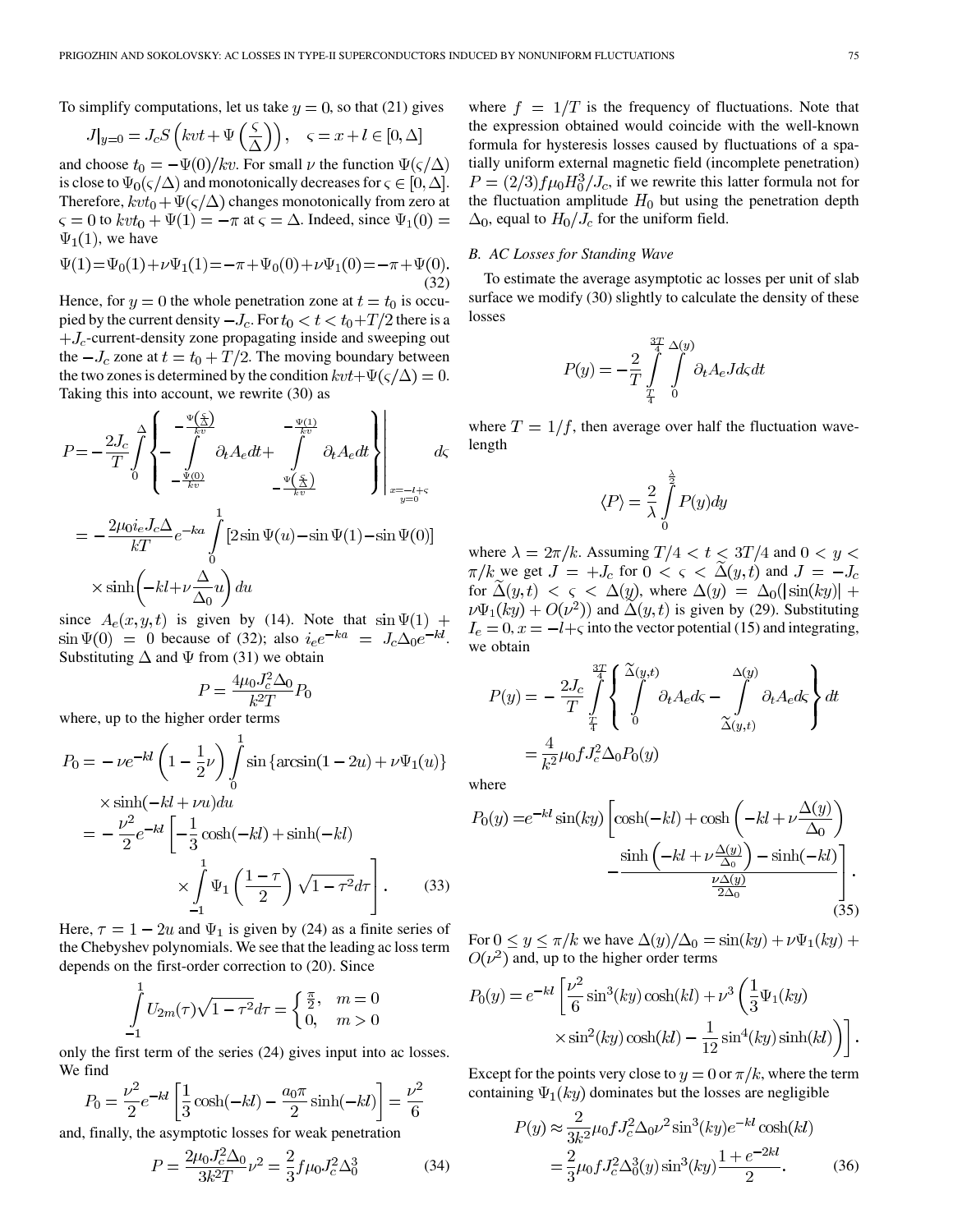Finally, we find the asymptotic average ac losses per unit of slab surface for the standing wave fluctuations

$$
\langle P \rangle = \frac{4(1 + e^{-2kl})}{9\pi} \mu_0 f \Delta_0^3 J_c^2.
$$
 (37)

We see that in this case the leading asymptotic ac loss term is determined by the zero-order approximation to current density distribution and does not depend on the first-order correction as in the running wave case.

## VI. DISCUSSION

Magnetic field fluctuations are inevitable in most practical applications of superconductors. In this paper, we used the Bean critical state model to study the effect of spatially nonuniform fluctuations of the external magnetic field. Although solutions have been obtained only for two model situations, they help us to understand qualitatively the effect of nonuniform fluctuations in general. The asymptotic estimates, derived for small spatially nonuniform fluctuations using a general gauge-invariant formula for ac losses, are the main result of our work.

For an alternating uniform magnetic field, the ac losses in a superconductor are usually expressed via the amplitude of field variations. This is inconvenient if the external field is nonuniform. Typically, as for the configurations considered in our work, both the magnitude and direction of the external field depend on position, time, problem geometry, and the fluctuation wavelength. It seems difficult to relate the losses to any specific characteristic of this field. The lack of a universal direct relation between the external field at the surface of a superconductor and ac losses becomes even more apparent if we consider, for example, a hollow superconductive cylinder with a long coil placed into its hole [\[19](#page-11-0)]. An alternating coil current induces the shielding current in the superconductor because the magnetic flux changes. Nevertheless, had the superconductor been removed, the same coil current would produce no magnetic field outside the coil at all.

Because of this reason the formulas for ac losses in this paper are presented in terms of the depth to which fluctuations penetrate into the superconductor. To determine this depth and the induced current density asymptotically for small fluctuations, we found first the shielding surface current. Spreading this current into the bulk and taking into account the current density constraint, we were able to obtain the zero-order approximation to current density which was then further improved.

Such an approach is not limited to slab configuration and the two types of fluctuations considered above. Thus, using the method derived recently by Bhagwat and Karmakar [\[20](#page-11-0)], one can find the surface current shielding a cylinder of an arbitrary given cross section placed into a uniform external magnetic field. This makes possible to extend, following the scheme used in our work, the asymptotic solution for cylinders in an alternating uniform transverse field [[16\]](#page-11-0), [\[17](#page-11-0)] to cylinders with noncircular cross sections (in this case, the penetration is weak if its depth is much smaller than the characteristic cross-section size).

The results obtained enable one to estimate ac losses in superconductors of magnetic bearings and levitation systems, where the typical configuration is similar to that of running wave fluctuations of the external field near the surface of a thick slab  $(k l \gg 1$ , one-sided action of a nonuniform external field). Suppose we can remove the superconductor and measure the tangential component of field fluctuations at the position of slab surface. Let us approximate this component by a running wave with an amplitude  $H_t$ . By the method of images, surface current shielding these fluctuations has the amplitude  $2H_t$ . This can be used to estimate the penetration depth,  $\Delta_0 \approx 2H_t/J_c$ . The losses can now be approximated using the formula (34) derived for the running wave fluctuations.

Numerical simulations based on a variational reformulation of the critical-state model helped us to envision solution structures and to control accuracy of asymptotic solutions. The asymptotic solutions, obtained at first by means of simple physical arguments, were presented as zero-order terms of a consistent asymptotic expansion. Finding the first-order correction allowed us to improve these solutions. It has been shown that the correction ensures shielding of external magnetic field up to the second order  $H/H_e \sim O(\nu^2)$  and (see Figs. 4 and 5) provides for a satisfactory approximation for small parameter values up to  $\nu \sim 0.4$ . For both the running and standing wave fluctuations, the maximal penetration depth  $\Delta_{max}$  is smaller than the value  $\Delta_0$  given by zero-order approximation. We found  $\Delta_{max} \approx \Delta_0(1 - (\nu/2))$  in the first case,  $\Delta_{max} \approx \Delta_0 (1 - (2\nu/\pi))$  in the second one.

Expressed via the penetration depth, ac losses for running wave fluctuations (34) are given by exactly the same formula as ac losses for uniform field fluctuations. We cannot expect such a coincidence for standing wave fluctuations also, since the penetration zone depth is not constant in that case. However, the local losses (36) are close if  $kl \ll 1$ , which simply means that, locally, the long-wave limit is similar to the uniform fluctuations case. If the wavelength is shorter, the losses can be at most two times smaller than in the uniform case for the same local penetration depth. Using the average penetration depth,  $\langle \Delta \rangle = 2\Delta_0/\pi$ , we can present the average losses (37) as  $\langle P \rangle = (2/3)C\mu_0 f J_c^2 \langle \Delta \rangle^3$ , where  $C = \pi^2 (1 + e^{-2kl})/12$ . Since  $0.82 \le C \le 1.64$ , the average losses are also close to ac losses in the uniform field case.

For standing wave fluctuations, the leading ac loss term is determined by zero-order approximation to current density distribution, i.e., an approximation that is comparatively easy to find. This is similar to the case of uniform field fluctuations considered earlier in [\[17](#page-11-0)]. It is, therefore, surprising that the situation is different for the running-wave type of fluctuations. Here, knowledge of the first-order correction to such a solution is necessary. Neglecting this correction would cause an error of the same order as the ac loss value itself.

To explain this discrepancy, let us note that (33) and (35) for ac losses for running and standing waves, respectively, have different structures. In (35), the small parameter appears only in a combination  $\nu \Delta(y)/\Delta_0 = \nu \Psi(y)$ , where  $\Psi = \Psi_0 + \nu \Psi_1 + ...$ We can write  $P_0(y) = \mathcal{F}(y, \nu \Psi(y))$  and check that the function  $\mathcal{F}(y, u)$  satisfies  $\mathcal{F}(y, 0) = \mathcal{F}_u(y, 0) = 0$ . Hence,  $P_0(y) =$  $(\nu^2/2)\mathcal{F}_{uu}(y,0)\Psi_0^2(y)+O(\nu^3)$ ; the main term does not depend on  $\Psi_1$ .

In the running wave case, the dependance on small parameters is different because the penetration depth and the shape of the free boundary are separated. Equation (33) can be written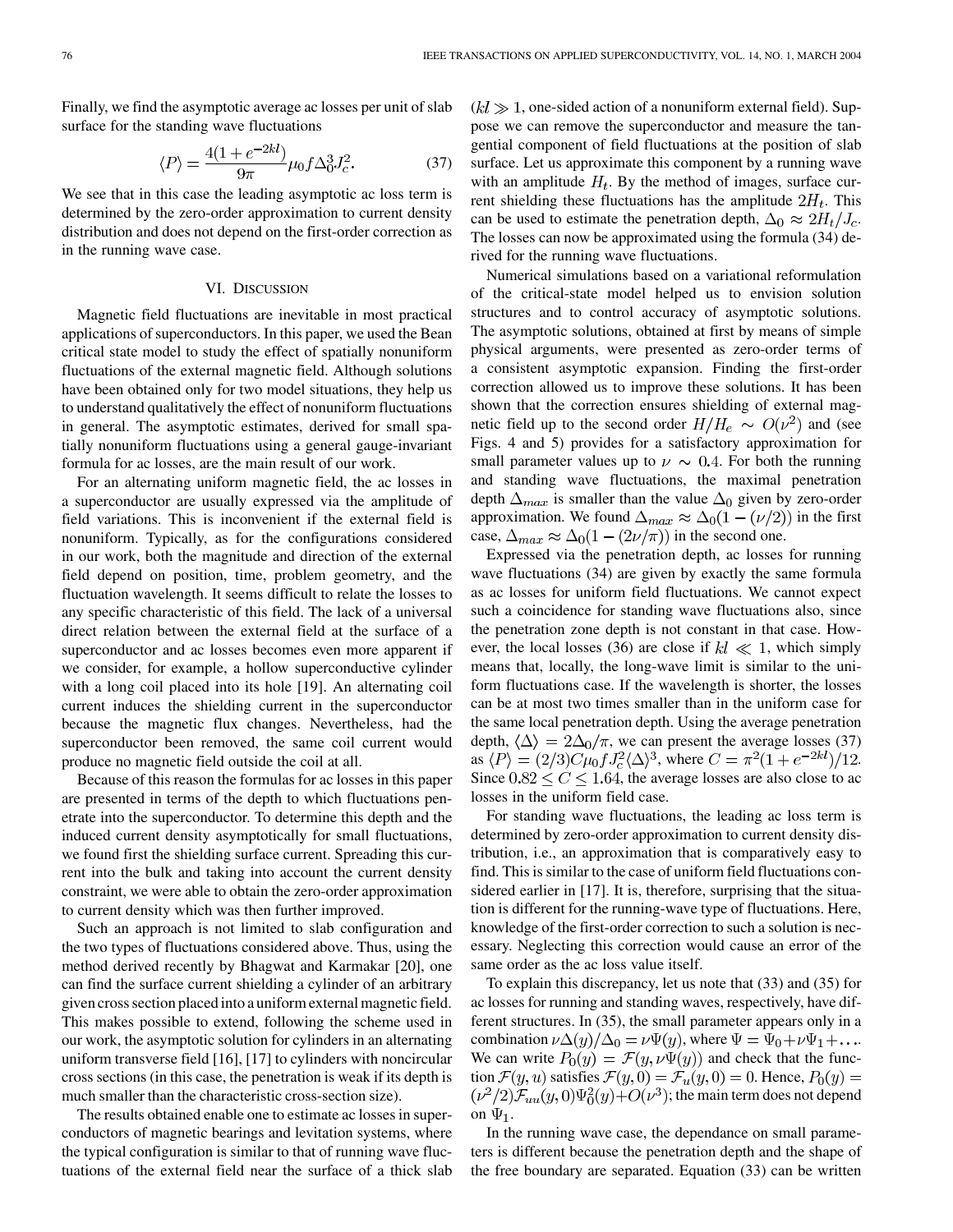as  $P_0 = \nu \mathcal{F}(\nu, \Psi)$ , where  $\mathcal F$  is a functional and  $\Psi = \Psi_0 + \Psi_0$  $\nu\Psi_1 + \ldots$ , as in the previous case. Expanding, we get  $P_0 =$  $\nu \mathcal{F}(0, \Psi_0) + \nu^2 [\mathcal{F}_\nu(0, \Psi_0) + (\mathcal{F}_\Psi(0, \Psi_0), \Psi_1)] + O(\nu^3)$ . Here,  $\mathcal{F}_{\Psi}$  is the Frèchet derivative, the first term turns out to be zero, and so the leading term depends on  $\Psi_1$ .

In both cases, however, the leading term of ac losses is proportional to  $\Delta_0^3$ , which corresponds to  $P \sim H^3$  dependance known for the uniform field fluctuations. The next approximation would lead to a deviation from cubic law. In the frame of the Bean model, such deviation can be due to the shape of a superconductor being different from that of a slab [\[6](#page-11-0)], [\[19](#page-11-0)], heating caused by ac losses [\[6](#page-11-0)], or, as in the present case, because of spatial nonuniformity of the external field. It should be noted also that not all type-II superconductors are well described by the Bean model and may instead be characterized by a smooth current–voltage relation. Introducing effective critical current density depending on frequency and amplitude of the external field may help to extend the validity of Bean's model approximation; see [[6\]](#page-11-0) and [[19\]](#page-11-0).

# APPENDIX I

The vector potential of the current (21) and the opposite one near  $x = +l$  can be written as

$$
A_i = \mu_0 G * J
$$
  
=  $\frac{\mu_0 J_c}{4\pi} \int_{-\infty}^{\infty} \int_{0}^{\Delta} S\left(k(y'-vt) - \Psi\left(\frac{\varsigma}{\Delta}\right)\right)$   

$$
\times \ln\left(\frac{(x+l-\varsigma)^2 + (y-y')^2}{(x-l+\varsigma)^2 + (y-y')^2}\right) d\varsigma dy'.
$$

Changing the variables,  $u = \varsigma/\Delta$ ,  $s = k(y'-vt) - \Psi(u)$ , and using the Taylor expansion we obtain

$$
A_{i} = \frac{\mu_{0}J_{c}}{4k\pi} \Delta_{0}(1 + r_{1}\nu + \dots) \int_{-\infty}^{\infty} S(s) \int_{0}^{1} \mathcal{L}(\nu, u, s) du ds
$$
  
=  $\frac{\mu_{0}h_{0}}{2k\pi} [A_{0} + A_{1}\nu + O(\nu^{2})].$  (38)

Here

$$
\mathcal{L} = \ln \left( \frac{\left[ k(x+l) - \nu \frac{\Delta}{\Delta_0} u \right]^2 + \left[ k(y - vt) - s - \Psi(u) \right]^2}{\left[ k(x-l) + \nu \frac{\Delta}{\Delta_0} u \right]^2 + \left[ k(y - vt) - s - \Psi(u) \right]^2} \right)
$$
he value

the value

$$
h_0 = \frac{i_e}{2} e^{-k(a-l)}
$$
 (39)

is introduced as a characteristic magnitude of external field fluctuations at the surface of the superconductor, and

$$
A_0 = \int_0^1 D(x, y, t, u) du
$$
  
\n
$$
A_1 = \int_0^1 uF_1(x, y, t, u) du
$$
  
\n
$$
+ \int_0^1 \Psi_1(u) F_2(x, y, t, u) du + r_1 A_0
$$

where

$$
D = \int_{-\infty}^{\infty} S(s) \ln \left( \frac{[k(x+l)]^2 + (\Gamma - s)^2}{[k(x-l)]^2 + (\Gamma - s)^2} \right) ds
$$
  
\n
$$
F_1 = -2 \int_{-\infty}^{\infty} S(s) \left( \frac{k(x+l)}{(\Gamma - s)^2 + [k(x+l)]^2} + \frac{k(x-l)}{(\Gamma - s)^2 + [k(x-l)]^2} \right) ds
$$
  
\n
$$
F_2 = 2 \int_{-\infty}^{\infty} S(s)(\Gamma - s) \left( -\frac{1}{(\Gamma - s)^2 + [k(x+l)]^2} + \frac{1}{(\Gamma - s)^2 + [k(x-l)]^2} \right) ds
$$
  
\n
$$
\Gamma = k(y - vt) - \Psi_0(u).
$$

To calculate the integrals we present the periodic function  $S$  as the Fourier series

$$
S(s) = \sum_{n=1}^{\infty} b_n \sin(ns), \quad b_n = \begin{cases} \frac{4}{\pi n}, & n = 2m + 1 \\ 0, & n = 2m \end{cases}
$$

and obtain

$$
D = 4\pi \sum_{n=1}^{\infty} \frac{b_n}{n} e^{-nkl} \sinh(nkx) \sin(n\Gamma)
$$
  
\n
$$
F_1 = 4\pi \sum_{n=1}^{\infty} b_n e^{-nkl} \sinh(nkx) \sin(n\Gamma)
$$
  
\n
$$
F_2 = -4\pi \sum_{n=1}^{\infty} b_n e^{-nkl} \sinh(nkx) \cos(n\Gamma).
$$

We further obtain

$$
A_0 = 4\pi \sum_{n=1}^{\infty} \frac{b_n}{n} e^{-nkl} \sinh(nkx)
$$

$$
\times [\alpha_n \sin(nk(y - vt)) - \beta_n \cos(nk(y - vt))]
$$

where  $b_n = 0$  for all even n and, for odd n

$$
\alpha_n = \int_0^1 \cos(n\Psi_0(u)) du = \begin{cases} \frac{\pi}{4}, & n = 1\\ 0, & n > 1 \end{cases}
$$

$$
\beta_n = \int_0^1 \sin(n\Psi_0(u)) du = 0.
$$

Hence

$$
A_0 = 4\pi e^{-kl} \sinh(kx) \sin(k(y - vt)).
$$
 (40)

Similarly

$$
A_1 = 4\pi \sum_{n=1}^{\infty} b_n e^{-nkl} \sinh(nkx)
$$
  
 
$$
\times \left[ \gamma_n \sin\left(nk(y - vt)\right) - \delta_n \cos\left(nk(y - vt)\right) \right]
$$
  
 
$$
+ r_1 4\pi e^{-kl} \sinh(kx) \sin\left(k(y - vt)\right) \tag{41}
$$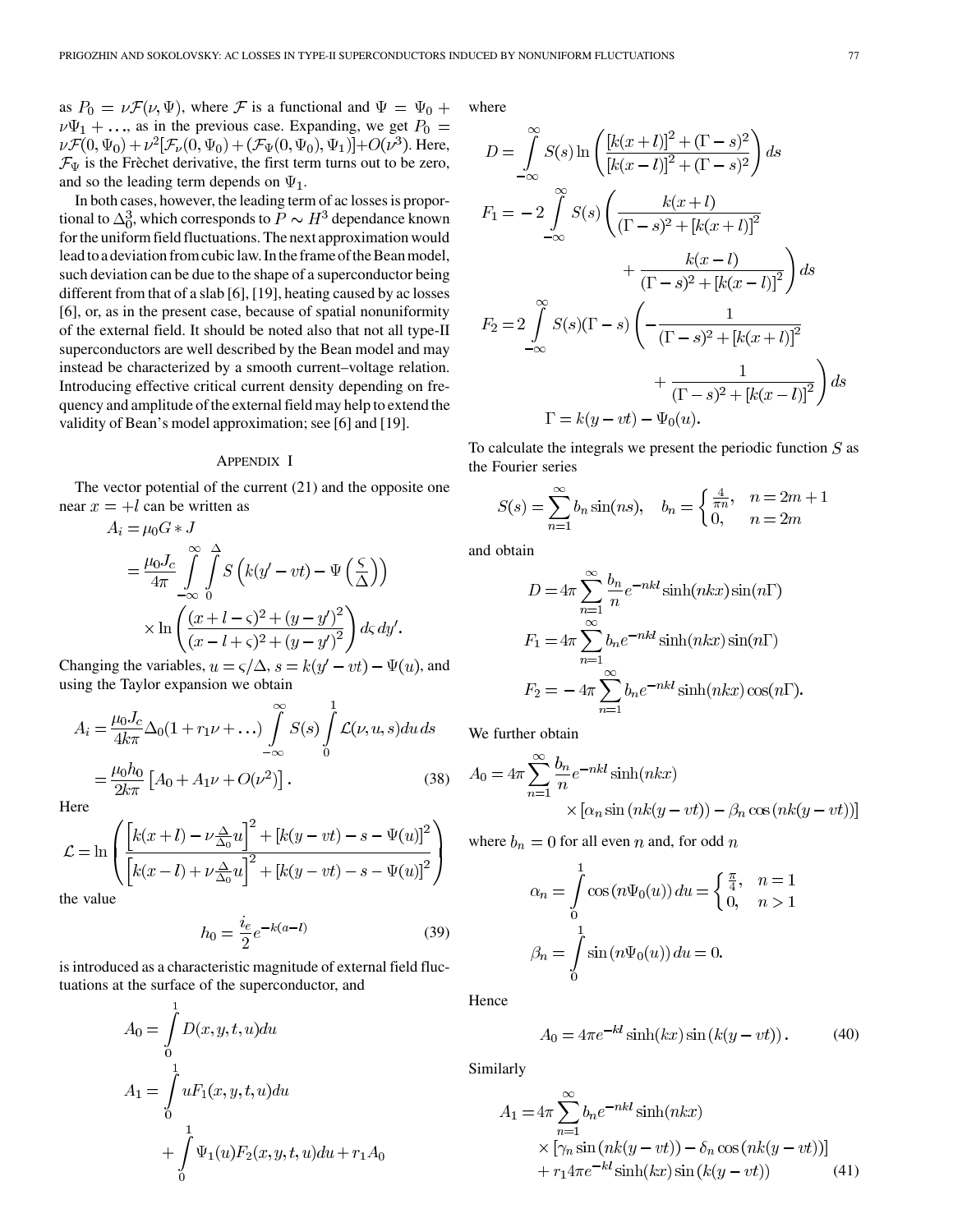where all even series terms are zero and, for  $n$  odd

$$
\gamma_n = \int_0^1 u \cos(n\Psi_0(u)) du
$$
  
\n
$$
- \int_0^1 \Psi_1(u) \sin(n\Psi_0(u)) du
$$
(42)  
\n
$$
\delta_n = \int_0^1 u \sin(n\Psi_0(u)) du
$$
  
\n
$$
+ \int_0^1 \Psi_1(u) \cos(n\Psi_0(u)) du.
$$
(43)

We can now substitute (40) and (41) into (38), use (14) with  $I_e = 0$ , and calculate the total magnetic field inside the superconductor but outside the penetration zone. We see that  $A =$  $A_e + A_i = (\mu_0 h_0)/(2k\pi)(\nu A_1 + O(\nu^2))$ . Therefore, up to the second-order terms

$$
H_x = 2\nu h_0 \{ r_1 e^{-kl} \sinh(kx) \cos(k(y - vt))
$$
  
+  $\sum_{n=1}^{\infty} nb_n e^{-nkl} \sinh(nkx)$   
 $\times [\gamma_n \cos(nk(y - vt)) + \delta_n \sin(nk(y - vt))]\}$   

$$
H_y = -2\nu h_0 \{ r_1 e^{-kl} \cosh(kx) \sin(k(y - vt))
$$
  
+  $\sum_{n=1}^{\infty} nb_n e^{-nkl} \cosh(nkx)$   
 $\times [\gamma_n \sin(nk(y - vt)) - \delta_n \cos(nk(y - vt))]\}.$ 

This proves that the current density (20) shields the external field up to the first order in  $\nu$  and is a zero-order approximation. To nullify the first-order terms of magnetic field we will now try to satisfy the conditions

$$
\gamma_n = \begin{cases} -\frac{r_1}{b_1} & n = 1, \\ 0 & n > 1, \end{cases} \quad \text{and} \quad \delta_n = 0 \tag{44}
$$

for odd values of *n*. Since  $\Psi_0(u) = \arcsin(1 - 2u)$ , we denote  $\tau = 1 - 2u$  and express  $\sin(n\Psi_0(u))$  and  $\cos(n\Psi_0(u))$  in (42) and (43) via the Chebyshev polynomials of the first and second kind

$$
T_n(\tau) = \cos(n \arccos \tau), \quad U_n(\tau) = \frac{\sin((n+1)\arccos \tau)}{\sin(\arccos \tau)}
$$

correspondingly, for  $\tau \in [-1, 1]$ . It can be shown that, for *n* odd

$$
\sin(n \arcsin \tau) = (-1)^{\frac{n-1}{2}} T_n(\tau)
$$
  
\n
$$
\cos(n \arcsin \tau) = (-1)^{\frac{n-1}{2}} U_{n-1}(\tau) \sqrt{1 - \tau^2}.
$$

Defining  $\psi_1(\tau)$  as  $\Psi_1((1-\tau)/2) = \Psi_1(u)$  and calculating the integrals of known functions, we obtain

$$
\gamma_n = \frac{1}{2}(-1)^{\frac{n-1}{2}}\times \left(\int_{-1}^{1} \frac{1-\tau}{2} U_{n-1}(\tau) \sqrt{1-\tau^2} d\tau - \int_{-1}^{1} \psi_1(\tau) T_n(\tau) d\tau\right)
$$
  
\n
$$
= \frac{1}{2}(-1)^{\frac{n-1}{2}} \left(\left\{\frac{\pi}{4} \quad n=1, \atop 0 \quad n>1\right\} - \int_{-1}^{1} \psi_1(\tau) T_n(\tau) d\tau\right)
$$
  
\n
$$
\delta_n = \frac{1}{2}(-1)^{\frac{n-1}{2}}\times \left(\int_{-1}^{1} \frac{1-\tau}{2} T_n(\tau) d\tau + \int_{-1}^{1} \psi_1(\tau) U_{n-1}(\tau) \sqrt{1-\tau^2} d\tau\right)
$$
  
\n
$$
= \frac{1}{2}(-1)^{\frac{n-1}{2}} \left(d_n + \int_{-1}^{1} \psi_1(\tau) U_{n-1}(\tau) \sqrt{1-\tau^2} d\tau\right)
$$

where  $n$  is odd and

$$
d_n = \frac{1}{2} \left[ \frac{1}{(n+1)^2 - 1} + \frac{1}{(n-1)^2 - 1} \right].
$$

We can now rewrite  $(44)$  as

$$
\int_{-1}^{1} \psi_1(\tau) T_n(\tau) d\tau = \begin{cases} \frac{\pi}{4} \left( \frac{1}{2} + r_1 \right), & n = 1 \\ 0, & n > 1 \end{cases}
$$
 (45)

$$
\int_{-1}^{1} \psi_1(\tau) U_{n-1}(\tau) \sqrt{1 - \tau^2} d\tau = -d_n \tag{46}
$$

and use them to determine  $\psi_1(\tau)$  and  $r_1$ . Let us present  $\psi_1$  as the sum of its even and odd parts,  $\psi_1^e$  and  $\psi_1^o$ . Since functions  $T_n$ are odd for odd n, even for even n, and orthogonal on  $[-1, 1]$ with the weight  $1/\sqrt{1-\tau^2}$ , (45) means that  $\psi_1^0(\tau)\sqrt{1-\tau^2}$  =  $cT_1(\tau)$  where  $T_1(\tau) = \tau$  and

$$
c = \frac{\frac{\pi}{4} \left( \frac{1}{2} + r_1 \right)}{\int_{-1}^{1} \frac{T_1^2(\tau) d\tau}{\sqrt{1 - \tau^2}}} = \frac{1}{2} \left( \frac{1}{2} + r_1 \right).
$$

Thus,  $\psi_1^o = c\tau/\sqrt{1-\tau^2}$  and is singular at  $\tau = \pm 1$  if  $c \neq 0$ . Since (38) is valid only for  $|\nu\Psi_1(u)| \ll 1$ , we need a nonsingular function and must set

$$
r_1 = -\frac{1}{2}
$$

to make  $c = 0$ . This determines the first-order correction to the penetration depth

$$
\Delta = \Delta_0 \left( 1 - \frac{1}{2} \nu + O(\nu^2) \right).
$$

The function  $\psi_1$  becomes even and we can expand it into a series of the Chebyshev polynomials of the second kind containing only the polynomials of even orders

$$
\psi_1(\tau) = \sum_{m=0}^{\infty} a_m U_{2m}(\tau). \tag{47}
$$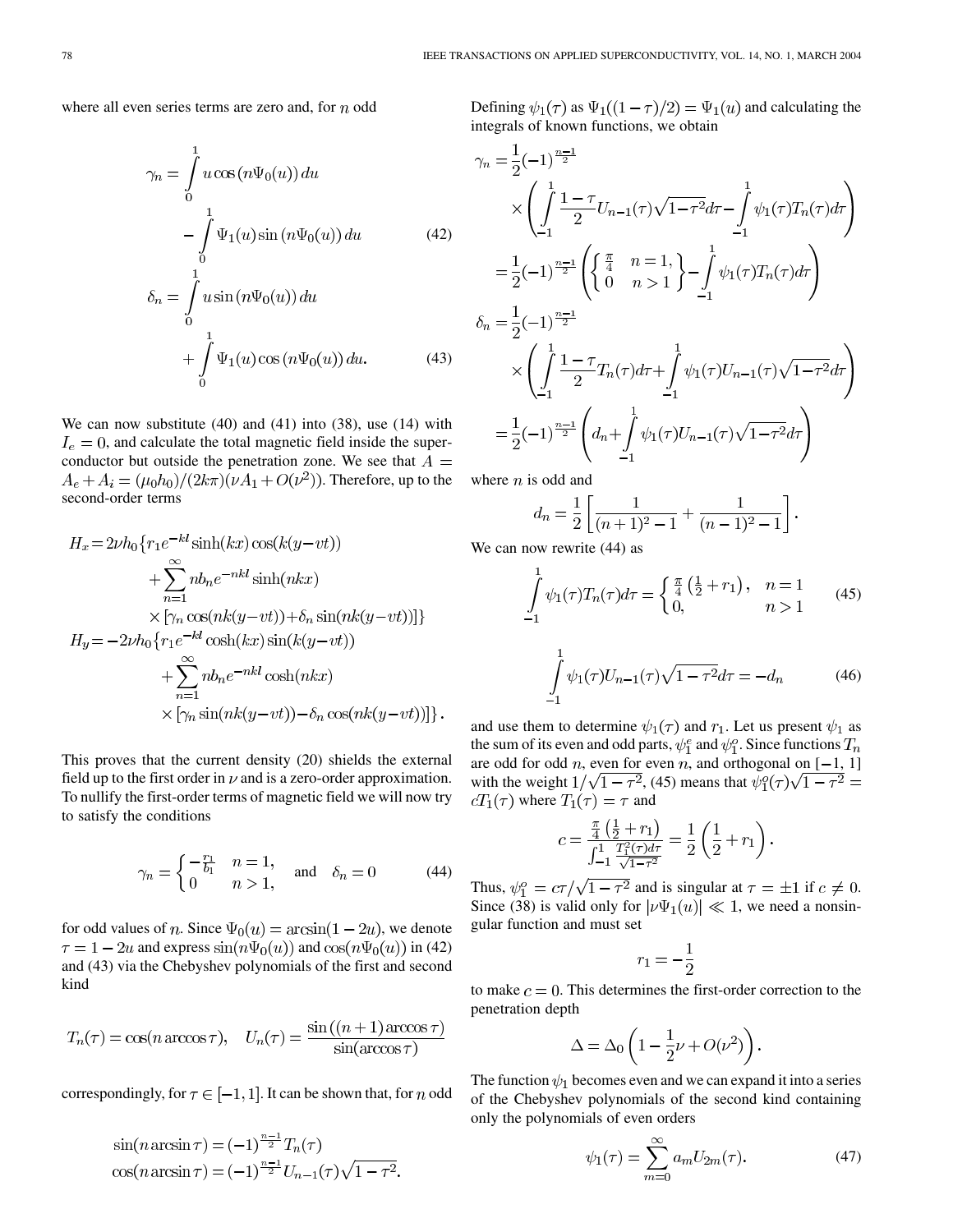The polynomials  $U_n$  are orthogonal on  $[-1, 1]$  with the weight  $\sqrt{1-\tau^2}$ , so the coefficients of this series are easily found from (46)

$$
a_m = -\frac{d_{2m+1}}{\int_{-1}^1 U_{2m}^2(\tau)\sqrt{1-\tau^2}d\tau}
$$
  
= 
$$
-\frac{1}{\pi}\left(\frac{1}{4(m+1)^2-1} + \frac{1}{4m^2-1}\right).
$$

We have now satisfied  $(44)$  but there appears a contradiction: although (47) converges for  $\tau \in (-1,1)$ ,  $\psi_1$  becomes infinite at  $\tau = \pm 1$ . Indeed, at these points  $U_{2m} = 2m + 1$  and  $a_m \approx$  $f_{\text{max}}$  for big m. Since the conditions of (44) were derived under assumption  $|\nu\Psi_1(u)| \ll 1$ , the function determined by this series cannot be accepted as the first-order correction to  $\Psi_0$ .

The computations, however, were not in vain and this singularity can be eliminated, if we take only a finite number of terms and define

$$
\psi_1(\tau) = \sum_{m=0}^{M} a_m U_{2m}(\tau).
$$
 (48)

It can be shown that in this case  $|\psi_1(\tau)| < \ln(M+1)/\pi$  for all  $M > 1$  and  $|\psi_1(\tau)| < 16/15\pi$  for  $M = 0$  or 1. Thus, the assumption remains valid provided that

$$
\begin{cases} \nu \ln(M+1) \ll \pi, & \text{if } M > 1\\ \nu \ll \pi, & \text{if } M = 0, 1. \end{cases}
$$
 (49)

It is easy to see that conditions of (44) for  $\gamma_n$  are still satisfied for all *n*, whereas the conditions for  $\delta_n$  hold only for  $n \leq 2M + 1$ . For  $n > 2M + 1$  we have

$$
\delta_n = \frac{1}{2}(-1)^{\frac{n-1}{2}} d_n \approx \frac{1}{2n^2}(-1)^{\frac{n-1}{2}}.
$$

The noncompensated magnetic field inside the superconductor has, up to the second order in  $\nu$ , the components

$$
H_x = 2\nu h_0 \sum_{n=2M+3}^{\infty} nb_n \delta_n e^{-nkl} \sinh(nkx) \sin(nk(y-vt))
$$
  
\n
$$
H_y = 2\nu h_0 \sum_{n=2M+3}^{\infty} nb_n \delta_n e^{-nkl} \cosh(nkx) \cos(nk(y-vt)).
$$

For  $|x| < l - \Delta_0$  we have  $e^{-nkt} \cosh(nkx) < e^{-nv}$ , ; also  $nb_n = 4/\pi$  for odd n. Hence

$$
|H_x|, |H_y| \lesssim \nu h_0 \frac{4}{\pi} \sum_{m=M+1}^{\infty} \frac{e^{-(2m+1)\nu}}{(2m+1)^2}
$$
  
<  $\nu h_0 \frac{4}{\pi} e^{-(2m+3)\nu} \int_M^{\infty} \frac{dm}{(2m+1)^2} < \nu h_0 \frac{2e^{-(2M+3)\nu}}{\pi(2M+1)}$ 

which proves that the field can be made  $O(\nu^2)$  if

$$
\frac{e^{-(2M+3)\nu}}{2M+1} \lesssim O(\nu). \tag{50}
$$

This means that the first-order correction to  $\Psi_0(u)$  may be chosen as  $\Psi_1(u) = \psi_1(1-2u)$ , where  $\psi_1(\tau)$  is given by (48) and  $M$  satisfies (49) and (50).

#### APPENDIX II

The vector potential of the current (26) can be written as

$$
A_{i} = \frac{\mu_{0}J_{c}}{4\pi} \int_{-\infty}^{\infty} \int_{0}^{\Delta(y')} S(ky') \times \ln\left(\frac{(x+l-s)^{2} + (y-y')^{2}}{(x-l+s)^{2} + (y-y')^{2}}\right) d\varsigma dy'.
$$

Changing the variables,  $u = \varsigma/\Delta(y')$  and  $s = ky'$ , we obtain

$$
A_i = \frac{\mu_0 J_c}{4k\pi} \int_{-\infty}^{\infty} S(s) \Delta\left(\frac{s}{k}\right)
$$
  
 
$$
\times \left\{ \int_0^1 \ln \left( \frac{\left[k(x+l) - \nu \frac{\Delta(\frac{s}{k})}{\Delta_0} u\right]^2 + (s - ky)^2}{\left[k(x-l) + \nu \frac{\Delta(\frac{s}{k})}{\Delta_0} u\right]^2 + (s - ky)^2} \right) du \right\} ds
$$

with  $S(s)\Delta(s/k) = \Delta_0(\sin(s) + \nu\Psi_1(s)S(s) + \ldots)$ . Integrating in  $u$  and expanding we get

$$
A_i = \frac{\mu_0 h_0}{2k\pi} \left[ A_0 + A_1 \nu + O(\nu^2) \right]
$$

where the characteristic amplitude of fluctuations  $h_0$  is defined by (39)

$$
A_0 = \int_{-\infty}^{\infty} \ln\left(\frac{[k(x+l)]^2 + (s - ky)^2}{[k(x-l)]^2 + (s - ky)^2}\right) \sin(s)ds
$$
  
\n
$$
= 4\pi e^{-kt} \sin(ky) \sinh(kx)
$$
  
\n
$$
A_1 = \int_{-\infty}^{\infty} \Psi_1(s)S(s) \ln\left(\frac{[k(x+l)]^2 + (s - ky)^2}{[k(x-l)]^2 + (s - ky)^2}\right) ds
$$
  
\n
$$
- \int_{-\infty}^{\infty} \left\{\frac{k(x+l)}{[k(x+l)]^2 + (s - ky)^2} + \frac{k(x-l)}{[k(x-l)]^2 + (s - ky)^2}\right\}
$$
  
\n
$$
\times \sin(s) |\sin(s)| ds.
$$

Obviously,  $\Psi_1$  should be a  $\pi$ -periodic and even (because of symmetry) function. To calculate the integrals in the expression for  $A_1$ , we present  $\Psi_1(s)S(s)$  and  $|\sin(s)|\sin(s)$  as the Fourier series

$$
\Psi_1(s)S(s) = \sum_{n=1}^{\infty} a_n \sin(ns)
$$

$$
|\sin(s)|\sin(s) = \sum_{n=1}^{\infty} b_n \sin(ns)
$$

where  $b_n = -(8)/(\pi n(n^2 - 4))$  for odd  $n, b_n = 0$  for even  $n$ , and the coefficients  $a_n$  are unknown. Integrating, we find

$$
A_1 = 2\pi \sum_{n=1}^{\infty} \left(\frac{2}{n}a_n + b_n\right) e^{-knl} \sin(nky) \sinh(nkx).
$$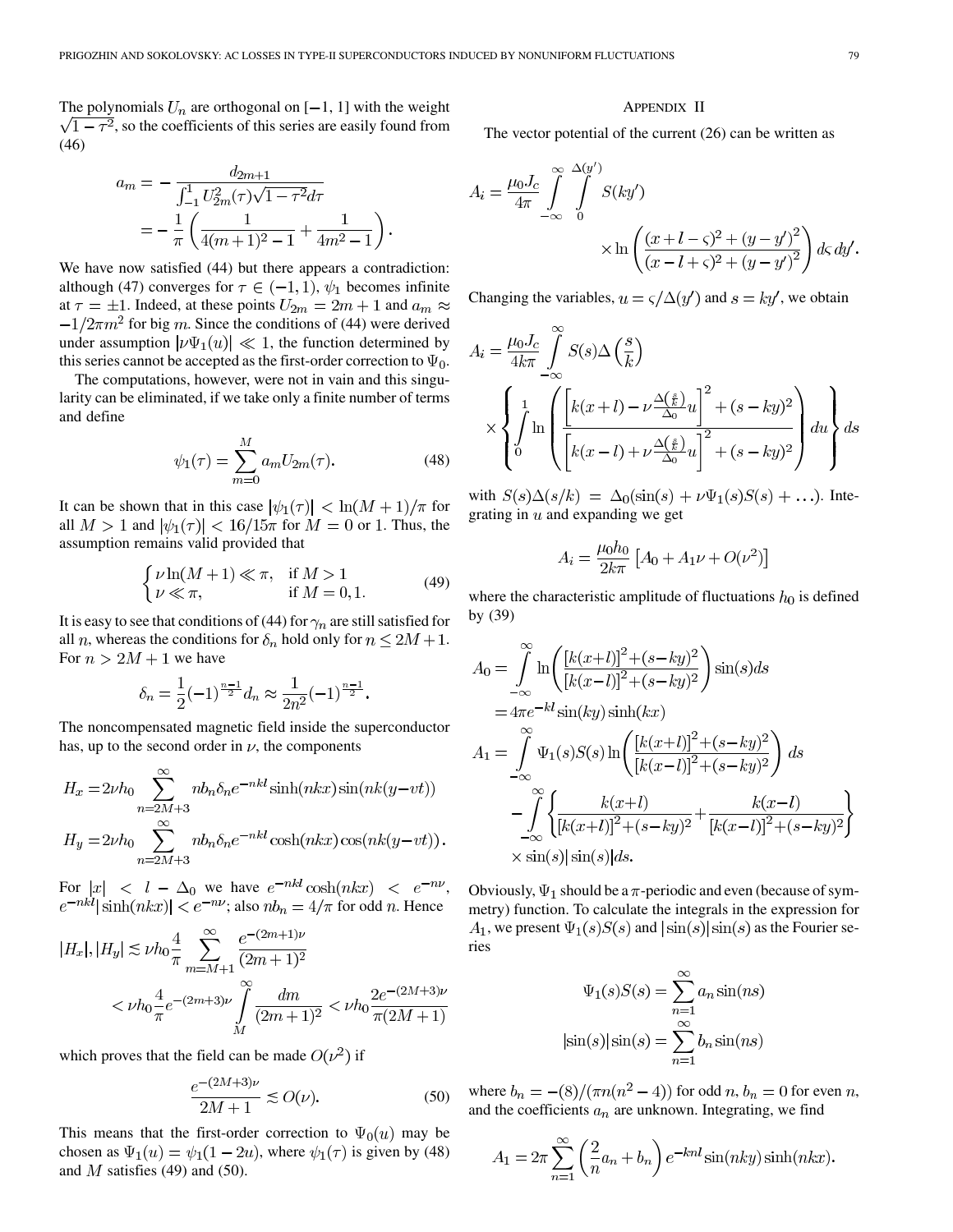<span id="page-11-0"></span>
$$
A = A_e + A_i
$$
  
=  $\nu \frac{\mu_0 h_0}{2k\pi} A_1$   
=  $\nu \frac{\mu_0 h_0}{k} \sum_{n=1}^{\infty} \left(\frac{2}{n} a_n + b_n\right) e^{-knl} \sin(nky) \sinh(nkx).$ 

To make zero the  $O(\nu)$  terms of magnetic field inside the superconductor, it is sufficient to satisfy the conditions

$$
a_n = -n \frac{b_n}{2} = \begin{cases} \frac{4}{\pi (n^2 - 4)}, & n = 2m + 1\\ 0, & n = 2m. \end{cases}
$$

This gives

$$
\Psi_1(s)S(s) = \sum_{m=0}^{\infty} a_{2m+1} \sin(\{2m+1\}s)
$$

and so, up to the second-order terms, the penetration depth can be presented as

$$
\Delta(y) = \Delta_0 \{ |\sin(ky)| + \nu V(ky) \text{sign} [\sin(ky)] \}
$$

where the series

$$
V(s) = \frac{4}{\pi} \sum_{m=0}^{\infty} \frac{\sin(\{2m+1\}s)}{(2m+1)^2 - 4}
$$

can be summed up analytically. Let us denote  $z = e^{is}$  and

$$
U(s) = \frac{4}{\pi} \sum_{m=0}^{\infty} \frac{\cos(\{2m+1\}s)}{(2m+1)^2 - 4}
$$

and consider the complex function

$$
\mathcal{W} = U(s) + iV(s)
$$
  
\n
$$
= \frac{4}{\pi} \sum_{m=0}^{\infty} \frac{z^{2m+1}}{(2m+1)^2 - 4}
$$
  
\n
$$
= \frac{1}{\pi} \sum_{m=0}^{\infty} z^{2m+1} \left[ \frac{1}{2m-1} - \frac{1}{2m+3} \right]
$$
  
\n
$$
= \frac{1}{\pi} \left[ \frac{1}{z} - z + \left( z^2 - \frac{1}{z^2} \right) \sum_{m=1}^{\infty} \frac{z^{2m-1}}{2m-1} \right]
$$
  
\n
$$
= \frac{1}{\pi} \left[ \frac{1}{z} - z + \left( z^2 - \frac{1}{z^2} \right) \sum_{m=1}^{\infty} \int_0^z z^{2m-2} dz \right]
$$
  
\n
$$
= \frac{1}{\pi} \left[ \frac{1}{z} - z + \left( z^2 - \frac{1}{z^2} \right) \int_0^z \frac{dz}{1 - z^2} \right]
$$
  
\n
$$
= \frac{1}{\pi} \left[ \frac{1}{z} - z + \left( z^2 - \frac{1}{z^2} \right) \frac{1}{2} \ln \left( \frac{1+z}{1 - z} \right) \right].
$$

Since  $z - 1/z = 2i\sin(s), z^2 - 1/z^2 = 2i\sin(2s)$ , and  $Re[\ln({1 + z}/{{1 - z}})] = -\ln(|tan(s/2)|)$ , the imaginary part of  $W$  is

$$
V(s) = -\frac{2}{\pi}\sin(s) - \frac{1}{\pi}\sin(2s)\ln\left(\left|\tan\left(\frac{s}{2}\right)\right|\right).
$$

### ACKNOWLEDGMENT

The first author appreciates helpful discussions with Y. Shtemler.

#### **REFERENCES**

- [1] K. Takase, S. Shindo, K. Demachi, and K. Miya, "A study on the relaxation of levitation property in an HTSC magnetic bearing," in *Proc. 1 Japanese-Greek Joint Workshop Superconductivity and Magnetic Materials*, A. G. Mamalis, K. Miya, M. Enokizono, and A. Kladas, Eds., Athens, Greece, 1999.
- [2] E. H. Brandt, "Superconductors of finite thickness in a perpendicular magnetic field: Strips and slabs," *Phys. Rev. B*, vol. 54, no. 6, pp. 4246–4264, 1996.
- [3]  $\rightarrow$  "Superconductor disks and cylinders in an axial magnetic field. I. Flux penetration and magnetization curves," *Phys. Rev. B*, vol. 58, no. 10, pp. 6506–6522, 1998.
- [4] L. Prigozhin, "Analysis of critical-state problems in type-II superconductivity," *IEEE Trans. Appl. Superconduct.*, vol. 7, pp. 3866–3873, Dec. 1997.
- [5] M. Maslouh, F. Bouillault, A. Bossavit, and J.-C. Vérité, "From Bean's model to the h-m characteristic of a superconductor: Some numerical experiments," *IEEE Trans. Appl. Superconduct.*, vol. 7, pp. 3797–3801, Sept. 1997.
- [6] V. Sokolovsky and V. Meerovich, *AC Losses in Bulk High Temperature Superconductors*, ser. Studies of High Temperature Superconductors. New York: Nova Science, 1998, vol. 32, pp. 79–124.
- [7] C. Bean, "Magnetization of high-field superconductors," *Rev. Mod. Phys.*, vol. 36, no. 1, pp. 31–39, 1964.
- [8] L. Prigozhin, "On the Bean critical-state model in superconductivity," *Eur. J. Appl. Math.*, vol. 7, no. 3, pp. 237–248, 1996.
- [9] G. Duvaut and J.-L. Lions, *Les Inéquations en Mécanique et Physique*. Paris, France: Dunod, 1972.
- [10] R. Glowinsky, J.-L. Lions, and R. Trémolièr, *Numerical Analysis of Variational Inequalities*. Amsterdam, The Netherlands: North-Holland, 1981.
- [11] R. Albanese and G. Ribonacci, *Finite Element Methods for the Solution of 3D Eddy Current Problems*, ser. Advances in Imaging and Electron Physics. San Diego, CA: Academic, 1998, vol. 102, pp. 1–86.
- [12] A. Bossavit, *Computational Electromagnetism*. San Diego, CA: Academic, 1998.
- [13]  $\rightarrow$  "Numerical modeling of superconductors in three dimensions: A model and a finite element method," *IEEE Trans. Magn.*, vol. 30, pp. 3363–3366, May 1994.
- [14] L. Prigozhin, "The Bean model in superconductivity: Variational formulation and numerical solution," *J. Comput. Phys.*, vol. 129, no. 1, pp. 190–200, 1996.
- [15] Y. B. Kim, C. F. Hempstead, and A. R. Strnad, "Critical persistent currents in hard superconductors," *Phys. Rev. Lett.*, vol. 9, no. 7, pp. 306–309, 1962.
- [16] W. J. Carr Jr., M. S. Walker, and J. H. Murphy, "Alternating field loss in a multifilament superconducting wire for weak AC fields superposed on a constant bias," *J. Appl. Phys.*, vol. 46, no. 9, pp. 4048–4052, 1975.
- [17] M. Ashkin, "Flux distribution and hysteresis loss in a round superconducting wire for the complete range of flux-penetration," *J. Appl. Phys.*, vol. 50, no. 11, pp. 7060–7066, 1979.
- [18] A. Bossavit, "Remarks about hysteresis in superconductivity modeling," *Phys. B*, vol. 275, no. 1–3, pp. 142–149, 2000.
- [19] V. Meerovich, V. Sokolovsky, S. Goren, and G. Jung, "AC losses in hightemperature superconductor BSCCO hollow cylinders with induced current," *Phys. C*, vol. 319, no. 3–4, pp. 238–248, 1999.
- [20] K. V. Bhagwat and D. Karmakar, "Current density on an arbitrary cylindrical surface producing transverse uniform interior field," *Europhys. Lett.*, vol. 49, no. 6, pp. 715–721, 2000.

J,